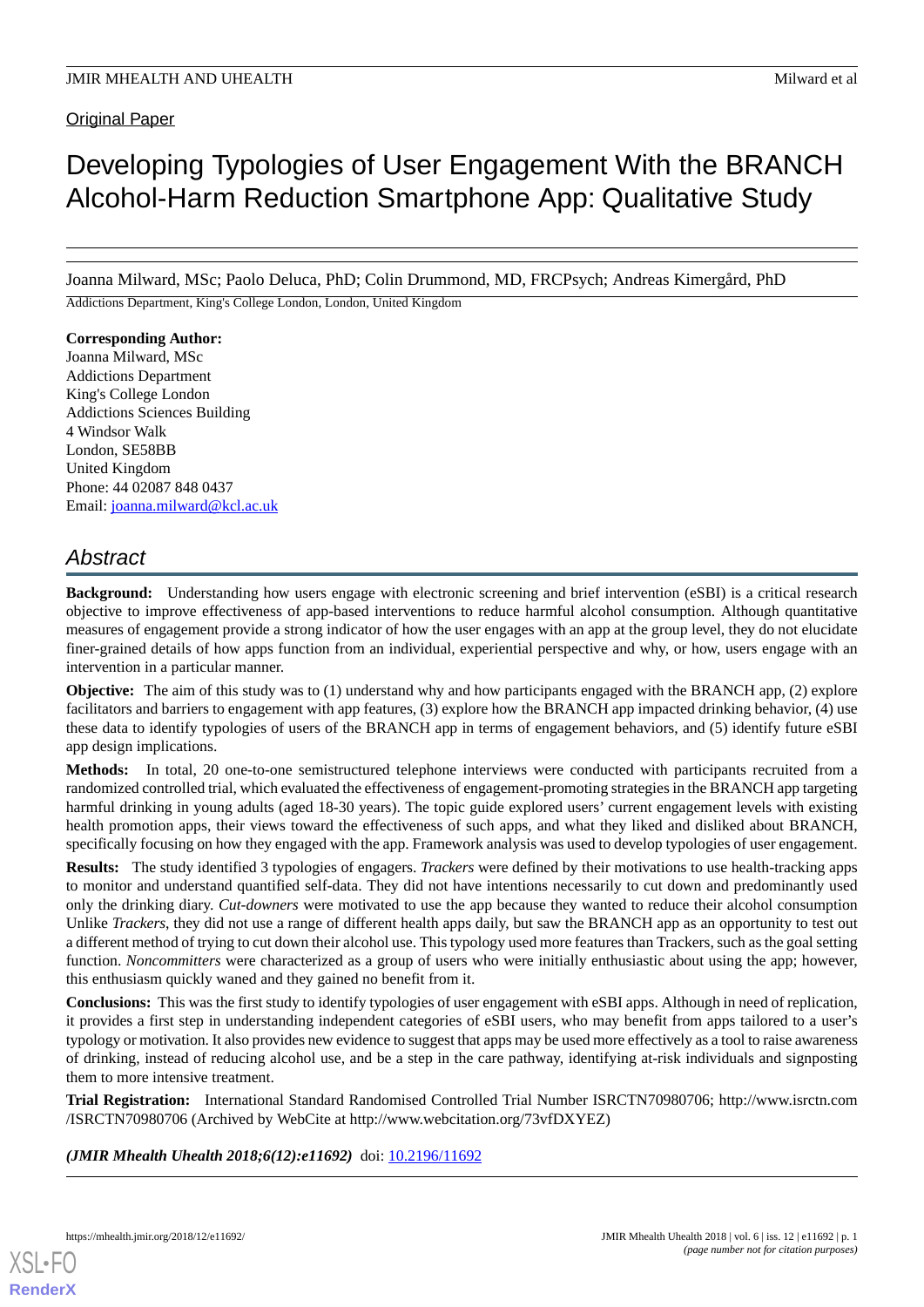#### **KEYWORDS**

young adults; binge drinking; drinking; smartphone; mobile phone; mHealth

# *Introduction*

#### **Background**

User engagement rates with app-based electronic and screening interventions (eSBI) are consistently reported as lower than expected in app-based eSBI trials [\[1,](#page-11-0)[2\]](#page-11-1). A recent study of the Drinkaware app demonstrated that less than 50% of those who downloaded the app used it for more than a week, and only 14% were using it after a month [\[1\]](#page-11-0). Engagement with eSBI is critical because studies demonstrate an association between the level of a user's engagement and the effectiveness of the Web-based behavior change intervention [[1](#page-11-0)[,3](#page-11-2)-[5\]](#page-11-3). Understanding how users engage with eSBI is a key research objective to improve effectiveness of app-based interventions to reduce harmful alcohol consumption [[6](#page-11-4)[-8](#page-11-5)].

User engagement with eSBI apps is a complex and multifaceted behavior, which requires nuanced exploration of the subtleties of how individuals interact with the electronic health (eHealth) intervention [[9](#page-11-6)[-12](#page-11-7)]. Engagement has been conceptualized in different ways, both in terms of how the user interacts with the technology as well as how the user experiences it [[9\]](#page-11-6). The interaction may be simple such as visiting a particular feature of the eHealth intervention or completing a more complex task such as filling out a diary. Engagement can include how long or how often the participant uses the eHealth intervention [[13](#page-11-8)[,14](#page-11-9)].

Engagement has also been defined qualitatively. From this perspective, it is characterized as a *state* of involvement with the technology, such as becoming fully absorbed in the process. Outside of the alcohol field, research has examined *typologies* or *trajectories* of user engagement that enable distinctions to be made between different types of user behavior, which has the potential to target more tailored interventions to users [[15\]](#page-11-10). Yardley et al  $[12]$  $[12]$  make a useful distinction of conceptualizing engagement at the micro and macro level. The micro level reflects the moment-to-moment interactions that occur as a user engages with features of the technology, whereas the macro-level engagement refers to how the user engages with the overall behavior change goal.

Although quantitative measures of log-ins or page visits measured in previous eSBI app trials provide a strong indicator of how the user engaged with the app at a group level, they neither elucidate finer-grained details of aspects of why users engaged with the app in a particular manner nor provide information on features that worked well, and those that did not, from an individual experiential perspective [[9](#page-11-6)-[12\]](#page-11-7).

A qualitative exploration allows for examination of engagement, which puts the characteristics of the individual user experiences as the primary focus, and helps to contextualize the findings of the quantitative usage patterns to understand why users engaged as they did.  $[11,12]$  $[11,12]$  $[11,12]$ . It is argued that measures of engagement that rely purely on usage data do not provide a comprehensive measure of the subtleties of engagement behavior [[11](#page-11-11)[,12](#page-11-7),[15\]](#page-11-10).

For example, quantitative measures of feature usage may identify those that were most frequently used, but not why they were used more than others, or what impact they had. Therefore, qualitative investigations of engagement are required to fill this gap in the existing knowledge of engagement.

There are various models of user engagement with digital interventions. O'Brien and Toms' [\[16](#page-11-12)] well-established conceptual model of user engagement (CMUE) is distinguishably qualitative than other models as they conceptualize engagement as a *quality of user experiences* characterized by a series of attributes such as esthetics and novelty. They summarize these attributes comprising *threads of experience* through the different stages of engagement. The *threads of experience* comprise sensual, emotional, and spatiotemporal categories, which are particularly useful in conceptualizing engagement from a qualitative perspective. Sensual experience refers to esthetic or novel elements, which promote attention and interest to the program, and emotional experience refers to the positive or negative affect elicited from the program. Finally, spatiotemporal experiences refer to the perceptions and awareness of time and physical surroundings the user feels when using the program, for example, experiencing a state of *flow* or the fast passing of time.

Short et al [[17\]](#page-11-13) propose the first evidence-informed model, specifically dedicated to the issue of engagement with eHealth interventions. The model considers the relationships between the individual (user characteristics), environment (social and physical characteristics), and intervention-level factors (content and features) that contribute to a user's engagement with an eHealth intervention. At the core of the model is the concept of tailoring interventions, with the aim of producing an intervention that is relevant, novel, appealing, and motivating to the user. According to the Elaboration Likelihood Model, people are more motivated to process information elaborately, leading to long-lasting effects, if the message is personally relevant or *tailored* to them [\[17](#page-11-13)]. The model brings together theory from O'Brien and Toms' [[16\]](#page-11-12) CMUE as well as Oinas-Kukkonen and Harijuanas' persuasive systems design (PSD) [[17\]](#page-11-13) (see Ryan et al [[10\]](#page-11-14) for a comprehensive scoping review of engagement theory).

Surprisingly, examination of engagement within the eSBI field from a qualitative research perspective is somewhat limited. Quantitative measures of engagement, such as log-ins or time spent on the Web, are more typical across the literature, and qualitative measures have been largely ignored. Studies have examined *usability* with a qualitative research design in the alcohol field [\[6](#page-11-4),[18\]](#page-12-0); however, *usability* typically refers to a single factor that influences engagement at the interaction level with the program and does not encompass the full breadth of elements that comprise engagement [\[9](#page-11-6),[10](#page-11-14)[,12](#page-11-7),[19\]](#page-12-1).

A few studies from the wider health care literature have directly explored engagement qualitatively, for example, in the smoking cessation and weight loss fields [\[15](#page-11-10),[20\]](#page-12-2). The most comprehensive study is by Smith et al [[15\]](#page-11-10) who examined

 $XS$  $\cdot$ FC **[RenderX](http://www.renderx.com/)**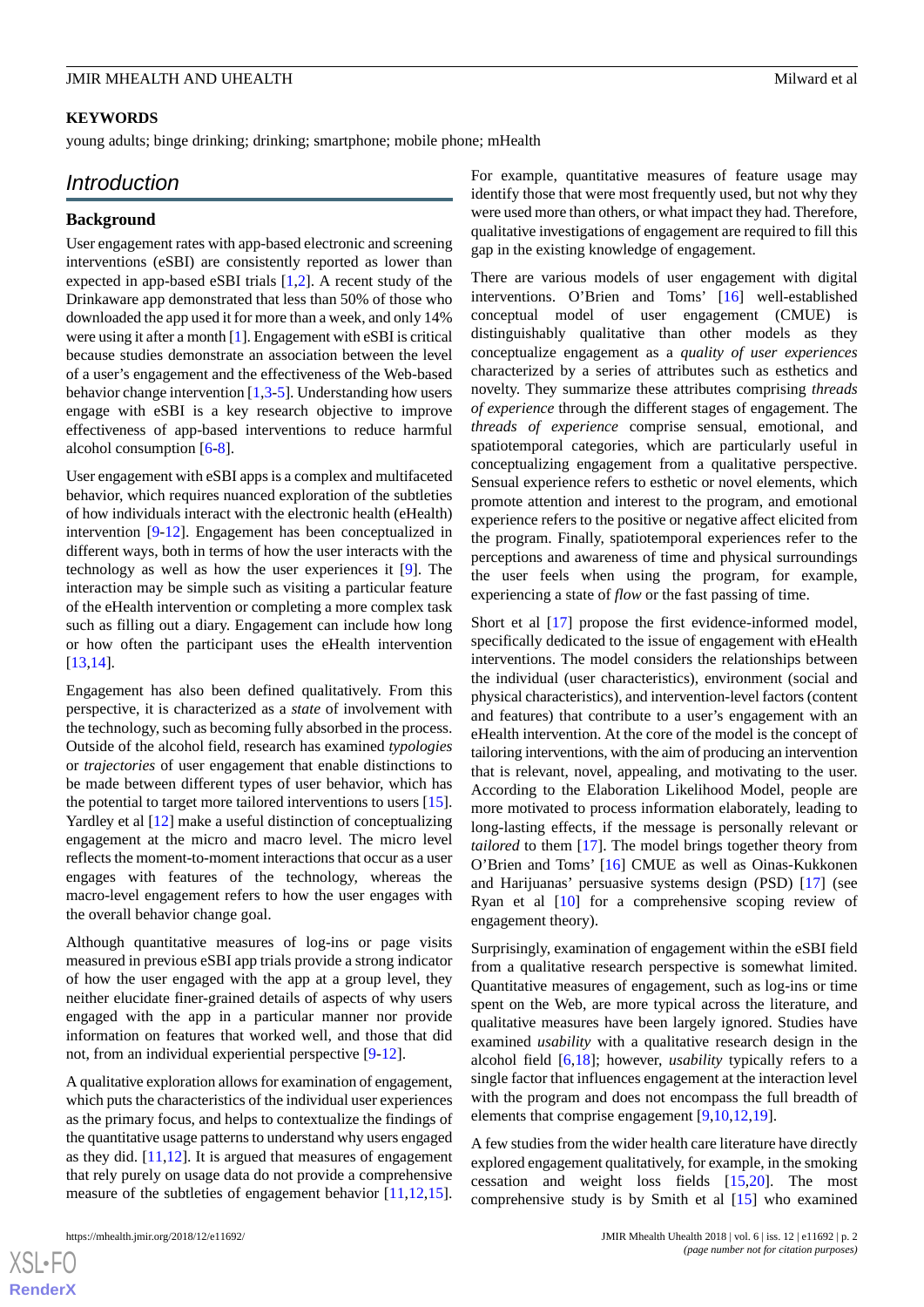trajectories of engagement and disengagement for a *story-based* smoking cessation app with an interview-based method. The app presented quitters' stories and allowed users to read and post content. They proposed a new *conceptual trajectories'* model of different types of engagement, ranging from productive to counterproductive engagement as well as productive and nonproductive disengagement. Productive engagement is the desired state of use where users are highly invested in the smoking cessation tool and fully identify with the program components. Counterproductive engagement and nonproductive disengagement referred to experiences that had an effect opposite to that which was intended such as antipathy toward the program and even increases in smoking level. Productive disengagement, on the other hand, occurred when users positively engaged with the intervention and then went on to make a quit attempt. The trajectories model has implications in terms of how disengagement is considered and the level of control a user should be given over how they use the technology. Of particular note is that disengagement is not necessarily always an undesired behavior, and users should be free to disengage with the app if they feel it has had a positive impact. The model has, however, only been examined with a smoking cessation population, and although potentially applicable across other substances such as alcohol, the model has not been applied across drug and alcohol substances.

As is evident, few studies have qualitatively explored engagement with health apps, and none has comprehensively examined engagement with a qualitative research design with eSBI apps. In addition to the many quantitative studies exploring engagement using simple server and usage data, rich and detailed explorations of engagement from a qualitative perspective, such as the trajectories study by Smith et al [\[15](#page-11-10)] described above, are required to meaningfully understand the complexities and subtleties that engagement encompasses and elucidate insights and contextual factors that are beyond the abilities of a purely quantitative design.

Developing qualitative *typologies* of user engagement enhances existing quantitative typologies developed in the broader health behavior change field and contributes to the literature aiming to tailor apps to specific user types, which is a well-established engagement-promoting technique.

#### **Objectives**

The aim was to explore participants' experiences of engaging with the BRANCH app over a 28-day period to (1) understand why and how participants engaged with the BRANCH app, (2) understand facilitators and barriers to engagement with the app features and intervention goals, (3) explore how the BRANCH app may have impacted drinking behavior, (4) identify from these data different typologies of users in terms of engagement behaviors, and (5) identify future eSBI app design implications.

# *Methods*

# **Study Context**

This qualitative study was part of a larger research project, which developed an eSBI smartphone app (called BRANCH), aimed at promoting engagement, targeting harmful drinking in

young adults, and evaluating it with a mixed-methods approach including both an randomized controlled trial (RCT) and qualitative interviews with trial participants. The qualitative study is the focus of this paper. For context, the RCT evaluated the effectiveness of a comprehensive version of the BRANCH app, including novel, innovative engagement-promoting strategies (EPSs, intervention arm) to increase app engagement as measured by user log-ins compared with a basic version (control arm), including minimal EPSs, which included only established screening and brief intervention techniques [[21\]](#page-12-3). The RCT (Milward et al, in preparation) also measured change in harmful drinking between arms. See the following publications for further detail on the BRANCH app and a description of the development phases [\[6](#page-11-4)-[8\]](#page-11-5).

# **Design**

One-on-one semistructured telephone interviews were conducted to explore individual user experiences with the app in the context of their daily lives. Individual interviews provided the opportunity for an in-depth understanding of the individual perspective around which the research objectives were situated [[22\]](#page-12-4). In addition, exploration of how participants used the app to monitor their own drinking was more appropriately conducted in a one-on-one interview design compared with a focus group setting to minimize the potential for participants feeling uncomfortable about discussing sensitive topics about harmful drinking.

# **Sample**

A purposive sample of 20 participants who took part in the BRANCH app RCT was recruited, with approximately equal numbers of high and low engagers from either the comprehensive or basic app group. On the basis of the analysis methods outlined in the protocol of the RCT (ISRCTN registration number 70980706), high engagers were classified as having logged in more than once and low engager as having logged in once. Sampling for interviews occurred across the first 3 months of recruitment in the RCT (January 2017 to March 2017).

In total, 20 participants were recruited to achieve a level of representational generalization [[22\]](#page-12-4) to uncover the breadth and nature of the views and experiences of the participants, which reflected those of the wider population from the RCT. In qualitative research, generalization cannot be achieved statistically but instead in terms of reaching saturation in the data [\[22](#page-12-4)]. Moreover, 20 participants were also selected as this would include 10 high engagers and 10 low engagers across both trial arms.

#### **Recruitment**

Participants were considered eligible 28 days after randomization into the trial so as to not bias the primary outcome of the RCT, which was collected at day 28 post randomization. Participants' details from the RCT were extracted from the Web-based trial management system. Participants were categorized by app version (comprehensive vs basic) and whether they were high or low engagers. Eligible participants were contacted by email in blocks of 20, stratified by month of RCT recruitment and engagement type. Blocks were selected

```
XS\cdotFC
RenderX
```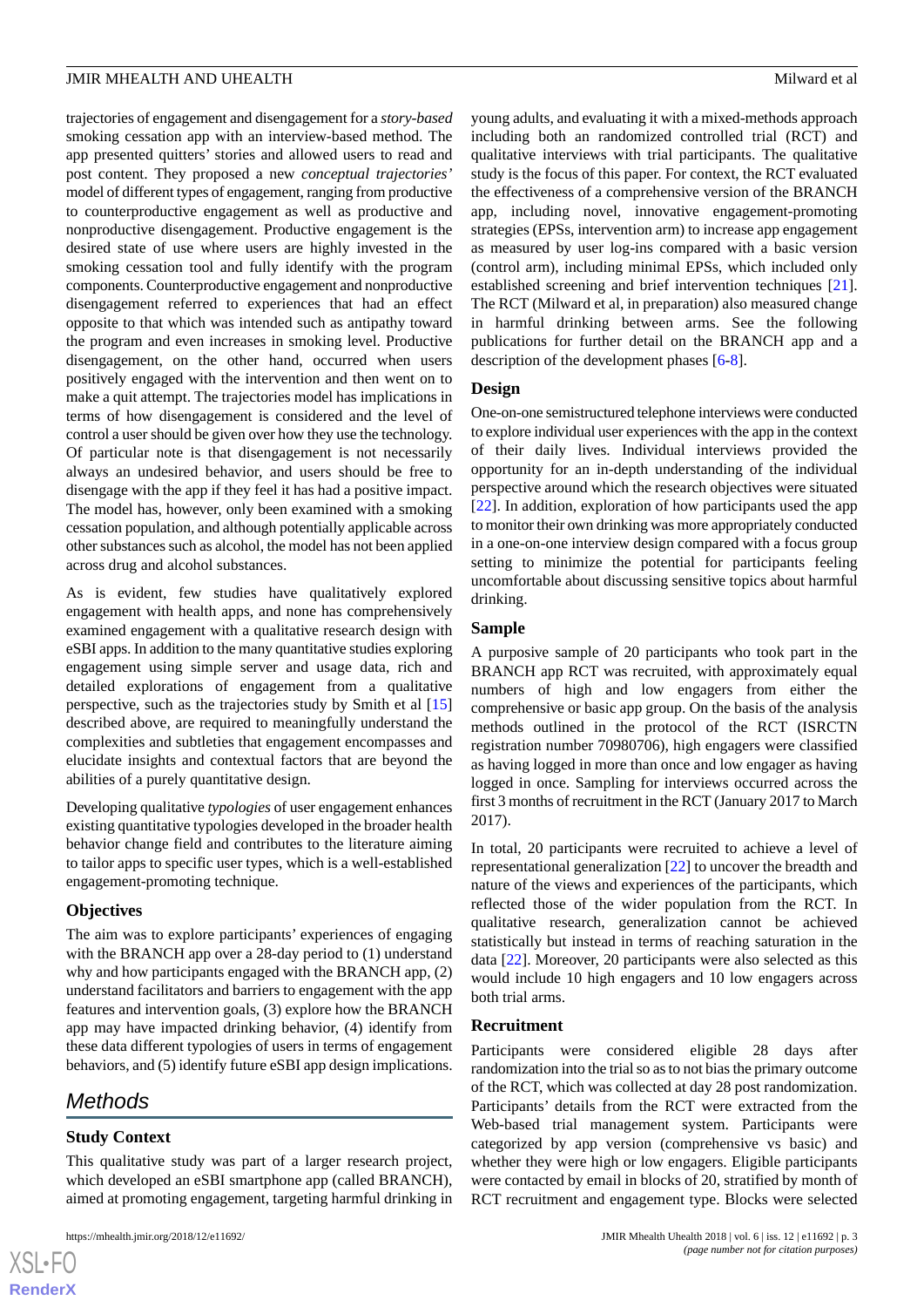by date, starting with participants randomized on the first day of the month. Interviews were allocated on a first-come-first-serve basis. If no interviews were completed after the first block, consecutive blocks of 20 participants were emailed until the quota for each month and engagement level were achieved. Of the 211 RCT participants who were emailed, 30 replied requesting for an interview.

#### **Description of the BRANCH App**

The BRANCH app was developed in 3 stages: a systematic review of EPSs for Web-based substance use interventions [\[7\]](#page-11-15); scoping focus groups to determine user preferences for content, features, and style [[8\]](#page-11-5); and usability testing on the prototype BRANCH app with a sample of the target population [\[6](#page-11-4)]. From the systematic review, 3 EPSs were identified that may promote engagement, tailoring, reminders, and delivery strategies. From the scoping focus groups, 2 main themes were identified. The *meaningfulness*theme reflected how young adults thought apps needed to be tailored to the interests and values of their age group, particularly emphasizing on content and feedback about broader health and well-being factors such as exercise, diet, and image. The *community* theme suggested that young adults wanted to be able to engage with other app users both in groups of friends and with Web-based users for motivation and support. From the usability testing, an easy-to-use interface with minimum required user-input was a critical usability issue for young adults. Clear, consistent, and visually appealing design was integral to the level of usability. The option for social connectivity was important, as were the high levels of personalization. Poor functionality was considered a major usability barrier.

The core alcohol harm reduction components of BRANCH were based on the Feedback, Responsibility, Advice, Menu of options, Empathy, Self-efficacy (FRAMES) model of alcohol brief interventions [[21\]](#page-12-3), which has been previously adapted for eSBI [[23\]](#page-12-5). The FRAMES model is based on the principles of motivational interviewing, an established and evidence-based method to reduce alcohol-harm [[24\]](#page-12-6). Core functions, which constituted the basic (control) version of BRANCH, included a drinking diary for recording of alcohol consumption and a goal setting function where users could set weekly goals based on alcohol units as well as setting a drink-free day. Users could monitor their drinking over time and receive feedback on it both descriptively and graphically. Information on drinking risks and benefits of cutting down was available to users.

The *comprehensive* (intervention) version of BRANCH included a number of targeted EPSs. Several theoretical models were used, including O'Brien and Toms' CMUE as described above and Oinas-Kukkonen and Harijuanas' PSD [\[17](#page-11-13)]. The comprehensive version included a Twitter or Facebook style newsfeed enabling interaction between app users, as well as providing tailored notifications, motivational messaging (including positive reinforcement and praise), and in-app reminders based on goals. The research team could also upload relevant material such as links to news articles, YouTube videos, and photographs. BRANCH was tailored; when signing up for the app, users selected their motivations for cutting down drinking. Personalized feedback and tailored information were

delivered to users based on their selection of motivators. Additional goals were included such as reducing sugar, calories, and money spent on alcohol. Participants were encouraged to set goals based on their selected motivator. Extended infographic-style information targeted to motivations for cutting down were included. Users were allocated to a team based on these motivators. A *teams* page with a separate newsfeed channel was available for each motivator. Users could compare their progress against other users in their team as well as between teams and were awarded points for engaging with the app in line with gamification principles. Content was provided in a multimedia format, with a single exposure of content (all at once as opposed to staged).

BRANCH was a Web-based app, which meant it was hosted on the Web and on a server instead of being on a user's phone. For users, this meant that the app was not accessed and downloaded from the app store but was logged into the Web at each point of use.

#### **Ethical Approval**

Ethical approval was obtained from the University Research Ethics Committee (reference number RESCMR-16 or 17-2896).

#### **Data Collection**

Eligible participants were invited to participate in a semistructured interview lasting between 30 and 60 min and conducted by telephone. They were provided with an information sheet via email. On completion, participants were reimbursed with a £20 voucher for their time.

Consent was audio-recorded at point of interview. Semistructured interviews explored users' current engagement levels with health promotion apps, their views toward the effectiveness of such apps, and what they liked and disliked about the BRANCH app, specifically focusing on how they engaged with the app. The questions were open ended, encouraging participants to share as much information as possible about their experiences. The topic guide was broken into stages of engagement, drawn from O'Brien and Toms' CMUE [\[16](#page-11-12)], asking participants to describe their experience at each stage of engagement, for example, their motivations for first using the app, first use, and ongoing and disengagement experiences. The topic guide was tailored to arm allocation and user engagement level [\(Multimedia Appendix 1](#page-10-0)).

#### **Reflexivity**

The first author conducted all the interviews and had significant experience of moderating both 1:1 and focus group interviews. She had no previous relationship with any of the participants before the interview other than email contact to set up the interview. The only information participants were given about the interviewer was that they were a member of the app research team. In terms of reflexivity, the first author developed the app herself; therefore, special attention was paid to reduce social desirability bias in the interviews, whereby a positive response may have been elicited from the participants to be supportive of the author's work. To overcome this bias, participants were not told that it was the interviewer who developed the app and were encouraged to provide both positive and negative feedback.

```
XS\cdotFC
RenderX
```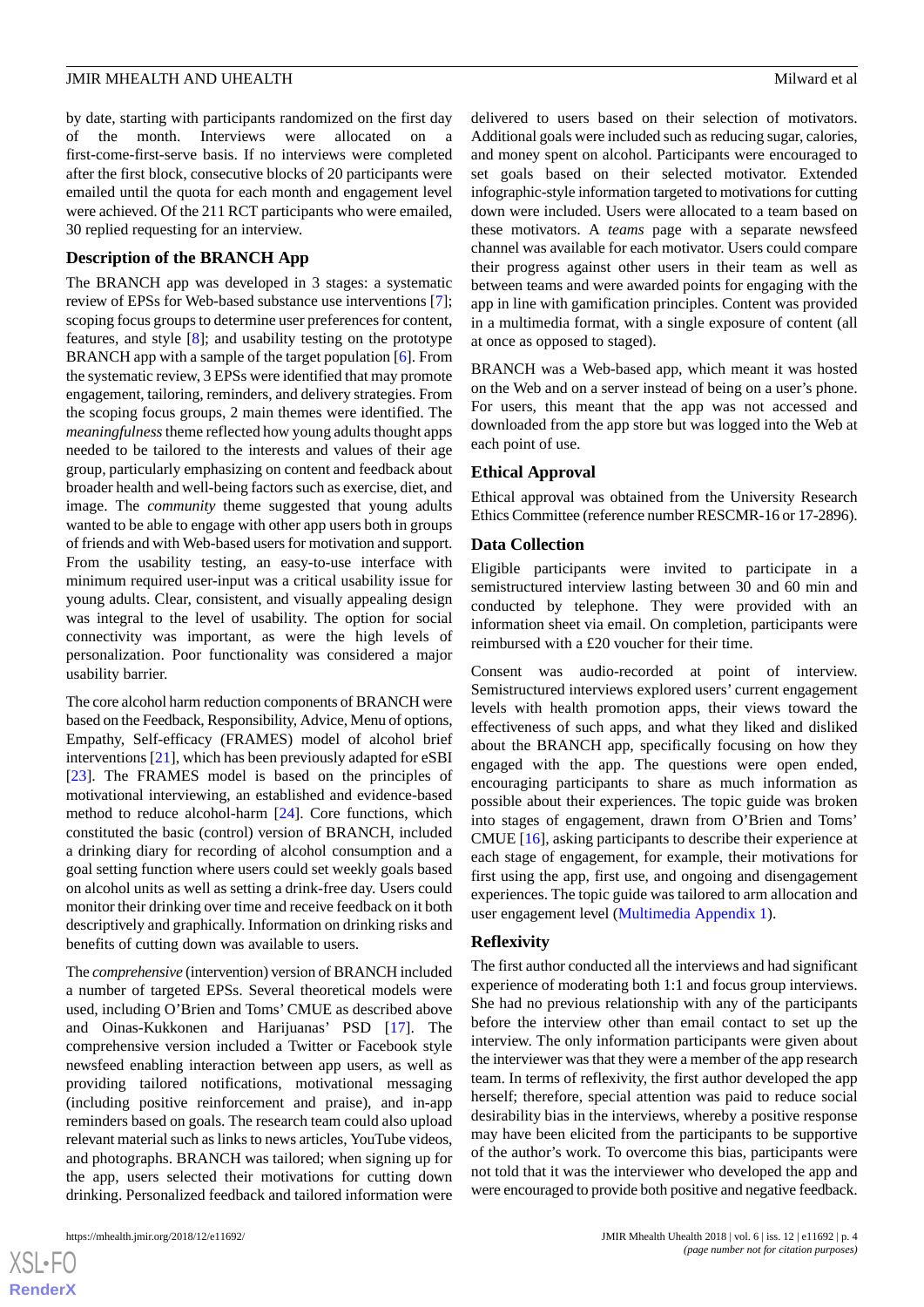### **Data Analysis**

The interviews were recorded, and data were transcribed using a professional transcription service. Transcripts were checked for accuracy against the recordings, and names as well as other personally identifiable data were changed. The data were coded by the first author using QSR International's NVivo version 11.4.1 software. A Framework approach was used to analyze the data [\[22](#page-12-4)]. Framework analysis was developed to support the aims of applied research, such as mapping out the range and nature of a phenomenon, finding linkages and patterns within data, and creating typologies of behaviors or attitudes. Its objectives are to meet specific needs with actionable outcomes such as evaluating an intervention. Its key features are that it is grounded deeply in the accounts of the participant and that it is systematic, comprehensive, and allows for cross-case and between-case analysis. A framework matrix was created comprising descriptive themes and subthemes for each individual participant (or case). Specifically, the framework analysis comprised 5 key steps. First, the researcher read through the raw transcripts to gain familiarity with the data and create an initial map of themes derived from the research questions and identified themes from the data. Second, the researcher used this initial thematic framework to code (or index) the raw data using NVivo and indexed the raw data extracts into their relevant thematic category. The thematic framework was then reviewed and refined to see if all important themes and subthemes were covered and were practically distinguishable from one another. Next, the data were summarized into a framework matrix to reduce the data for later thematic abstraction. This was completed in the data processing tool, Microsoft Excel. Each theme was given its own matrix, with each subtheme allocated a column and each participant (or case) a row. For each theme, the researcher summarized the raw data coded at each of the subthemes, keeping as close to the data as possible using key terms, expressions, or phrases from the participants.

The final stage was the abstraction and interpretation of the summarized data. For each theme and subtheme for each case, the researcher read all the summaries and noted key elements, perceptions, and views in an additional column inserted into an Excel spreadsheet. From these underlying dimensions, higher-order categories were developed and abstracted from the data. This process moved the data from the descriptive to the more conceptual level. From these abstracted data, linkages

were developed: linkages refer to connections or patterns between different sets of phenomena in the data or can also refer to whether there are links between sets of phenomena such as beliefs, experiences, or behaviors and different subgroups in the study—for example, linking together experiences of app usage and disengagement behaviors or understanding the link between app use and impact on drinking. For clarity, thematic frameworks around app engagement were conceptualized according to Short et al's [[19\]](#page-12-1) model of user engagement where engagement was categorized according to individual-level, environmental-level, or app-level engagement factors.

To explore distinct types of engagers, complex typologies were developed involving the interconnection between dimensions such as particular beliefs, experiences, or behaviors (or *positions*) in the data. Multiple-linkage typologies were developed [[22\]](#page-12-4), which refer to unique clusters or combinations of *positions* that create distinct typologies. Although the same *position*, such as a specific view, behavior, or belief, can occur across more than 1 typology, it is the unique combinations of positions that create the distinct typologies. Typologies were first developed at the individual case level across the framework matrices and were then abstracted to the phenomena level (as opposed to case level). To check the robustness of the typologies, the researcher went back to the case level to check for fit against each individual case. Finally, to provide recommendations for future app development, higher order findings across all the aims were summarized into key priorities and *meta* findings.

# *Results*

# **Participant Characteristics**

A total of 20 participants completed the interview, 11 from the intervention group and 9 from the control group. There were more females (16/20, 80%) than male participants [\(Table 1\)](#page-5-0). This reflects the overall sample of the RCT where 70% participants were female. The mean age of the sample was 24 years (SD 3.0). Participants were spread over a wide geographic area of the United Kingdom in a range of professions and education. The majority of participants (12/20, 60%) were students, which again was consistent with the overall sample of the RCT. The mean number of log-ins to the app was 8 (SD 10.3), with a range of 1 to 35.

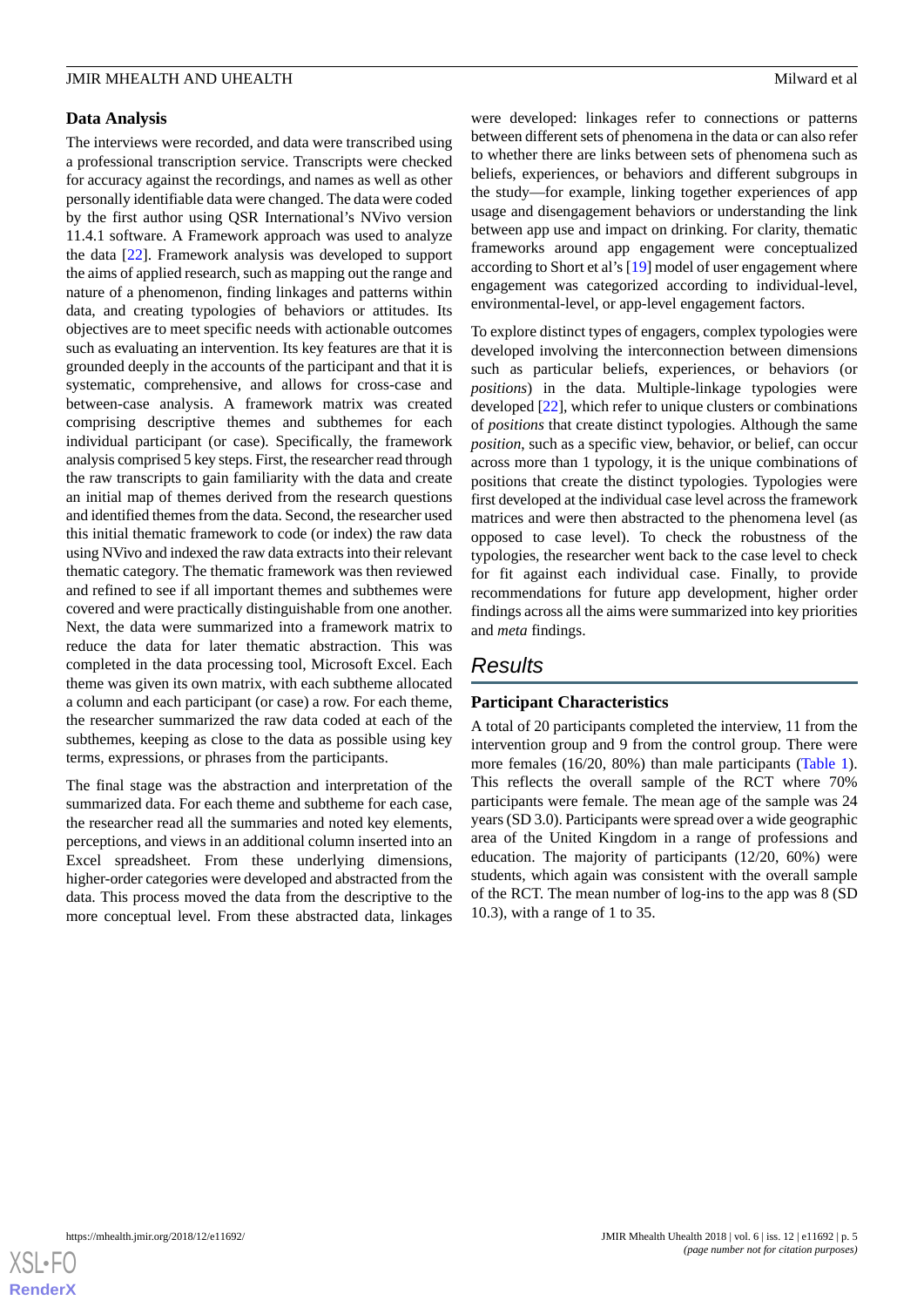<span id="page-5-0"></span>**Table 1.** Participant demographics, allocation in randomized controlled trial (RCT), and use characteristics.

| Description of sample        | Whole sample | High engagers | Low engagers |
|------------------------------|--------------|---------------|--------------|
| Intervention arm, $n$ $(\%)$ | 11(55)       | 6(30)         | 5(25)        |
| Control arm, $n$ $(\%)$      | 9(45)        | 5(25)         | 4(20)        |
| Age in years, mean (SD)      | 24.0(3.0)    | 25(3.1)       | 22(2.2)      |
| Female, $n$ $(\%)$           | 16(80)       | 8(40)         | 8(40)        |
| Occupation, $n$ $(\%)$       |              |               |              |
| Student                      | 12(60)       | 5(25)         | 7(35)        |
| Employed                     | 7(35)        | 5(25)         | 2(10)        |
| Unemployed                   | 1(5)         | 0(0)          | 1(5)         |
| Log-ins, mean $(SD)$         | 8.0(10.3)    | 15.0(10.9)    | 1.0(0)       |

#### **Typologies of User Engager**

A principal aim of the analyses was to identify distinct user typologies, of which 3 were identified: the Tracker, the Cut-downer, and the Noncommitter. These typologies are outlined in detail below.

# *The Tracker: Monitoring and Tracking Alcohol Consumption*

This was the most common type of app engager. The defining feature of the participants in this group was that their motivations for using the app were not primarily to cut down but mostly to monitor and keep track of their alcohol use. Some were also interested in monitoring their spending and finding out whether or not they were at risk of the harmful effects of drinking. Participants in this group were very conscious about monitoring not only their alcohol usage but also their health and lifestyle in general. Trackers used multiple health apps to track a range of lifestyle factors such as calories, exercise, finances, menstrual cycle, and sleeping patterns. For Trackers, using BRANCH was just an extension of their current health app usage, which fitted easily into their daily habits of entering data into a variety of health apps:

*I find it quite satisfying to have it logged down accurately. But I enjoy things like this, like I've always kept a diary since I was young, I've always used like apps to track my menstrual cycle and always kept up to date with them, and use them really accurately...* [Female, 24, high engager]

Trackers described themselves as organized individuals who wanted the structure that monitoring can provide to their day-to-day lives. Trackers had a strong positive emotional response to keeping track of their alcohol use, which made them feel in control and empowered.

#### **How Trackers Engaged With BRANCH Features**

Trackers consisted of both high and low engagers. The high engagers would use the app consistently and meticulously; whereas some used it daily or weekly, others stepped in and out of using it. Low-engaging Trackers typically just put in a few drinks but still identified their motivations to be to track their health as opposed to cutting down. High-engaging Trackers were strongly motivated to use the app but were focused particularly on entering drinks into the drinking diary. Trackers

 $XS$  $\cdot$ FC **[RenderX](http://www.renderx.com/)** would typically just log in and log out to enter drinks into the drinking diary, ignoring the other features. Trackers had little to say about the other features and were mostly not interested in setting a goal as reduction was not their primary motivation:

*I guess what I wanted the app for, for my own exploration of my drinking habits and sort of seeing how much I'm drinking, the drinking diary made the most sense to focus on...I don't really know what the other stuff does on there because I haven't, like the goals that I did look at, I haven't set any goals, I just looked at them...* [Female, 20 years, high engager]

They reported the information on alcohol presented in the app to be unmeaningful and not relevant to them. This is except for the Information section on units, which allowed them to enter drinks more accurately. In terms of the feedback, Trackers appreciated being able to get feedback on their spending on drinking but did not praise the drinking risk feedback as it was not regularly updated and did not change when they entered their drinking data. Trackers did not use the social features of BRANCH viewing tracking as a solitary activity, not one necessarily shared with others. None of the Trackers used the Team section.

#### **Impact on Drinking for Trackers**

The majority of Trackers did not have intentions to cut down their alcohol use. Some discussed how they thought they might drink too much, particularly in a social context, and viewed the app as an opportunity to find out whether they were drinking at a harmful level. In terms of impact on drinking, they mostly described being made more aware of their drinking patterns and habits, particularly about drinking more mindfully. Some learned that they drank more alcohol than they thought they did. Having different options to visualize the data in different graphs was considered a helpful way to understand drinking habits. A few did describe cutting down, being more motivated to turn down a drink when offered when out with friends, and making more sensible choices when choosing a drink since using the app. However, overall, the app's impact on drinking was described as increased awareness and not significant change in drinking level:

*I wouldn't say it has had a massive impact. I would say it has made me a lot more aware of how much I drink when I drink. I don't drink as frequently as other*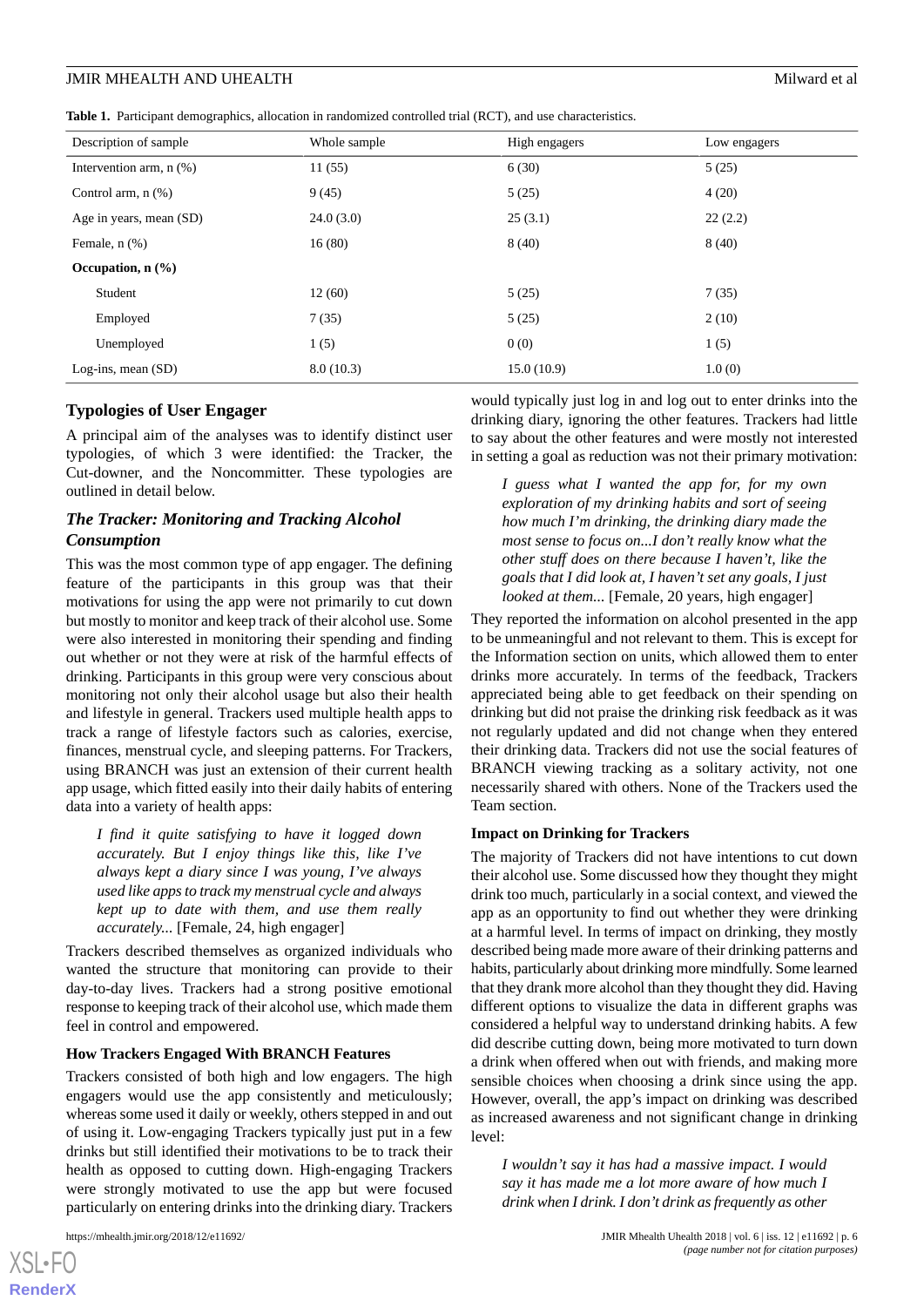#### JMIR MHEALTH AND UHEALTH Milward et al.

*people but I probably drink more than some people do when I do drink. I think that has made me a lot more aware of that, the amount that I drink at one time and so I have been making a conscious effort to kind of restrict that.* [Male, 21 years, high engager]

#### **Facilitators to Use for Trackers**

At the app level, engagement facilitators centered around the provision of different features to monitor drinking, costs and calories, and different ways of viewing these data. Accuracy of data was key to Trackers, as was ease of use to enter drinks into the drinking diary such as autofill cues to enter data. For Trackers, any function that made entering drinks faster and more functional was a facilitator to engagement with BRANCH. At the individual level, the provision of monitoring features for this group led to strong positive emotional responses to the app, which fostered motivation to use it. For example, it triggered feelings of control, security, health, empowerment, and autonomy.

#### **Barriers to Use for Trackers**

At the app level, usability issues such as Web-based app access problems and nonfamiliarity with Web-based apps in general were frequently highlighted and were the main reasons low-engaging Trackers cited for low engagement. Registration problems and length of time taken to enter data were also barriers to engagement for Trackers. However, Trackers were also likely to try to overcome any registration or usability issues when they occurred because of higher levels of motivation to use the app. Although not familiar with Web-based apps, they would work out on how to either pin the icon to their home screen or save the Web page link. A lack of short message service (SMS) text messaging or push notification reminders meant that Trackers sometimes forgot to enter data. Trackers were wary of the privacy issues about the social component: cutting down drinking was considered somewhat a nonacceptable social activity, unlike, for example, fitness trends, or weight loss, which often share data via apps. At the environmental level, barriers to engagement included life constraints such as tiredness, time taken to add in data, being busy at work, or being away on a holiday.

# *The Cut-Downer: Intention to Reduce Alcohol Consumption*

The Cut-downers' primary reason for using the BRANCH app was to reduce their alcohol intake. Participants from this group were worried about the health risks associated with alcohol use and would typically believe that they already drank too much:

#### *Interviewer: And did you want to cut down your drinking at all, was that in your mind?*

*Interviewee: Yes, definitely, because I know when I was like 17, 18, 19, 20, 21, I used to binge drink, like a lot, so it'd be like nearly every weekend, if not like twice a week, and like as I've got older, I've cut back on it but this has helped me see, like how much I have cut back and where it is I still need to carry on trying to cut back.* [Female, 25 years, high engager]

Alternatively, they might have wanted to cut down for other reasons such as those of a financial nature. A few of them had

[XSL](http://www.w3.org/Style/XSL)•FO **[RenderX](http://www.renderx.com/)**

previous quit attempts. Unlike Trackers, Cut-downers were not interested in monitoring all aspects of their health but were predominantly focused on alcohol use. Cut-downers did not use many different health apps but may have tried 1 or 2 in the past, with no regular use.

#### **How Cut-Downers Engaged With BRANCH Features**

Similar to Trackers, Cut-downers were also very focused on the monitoring features where they could record their alcohol intake and set goals for themselves (see matrix, [Multimedia](#page-11-16) [Appendix 2,](#page-11-16) for a comparison of typology characteristics):

*What I mainly used from the app was the drinking diary and the goals. So, the goals of, say, if I was having five or six pints a week, maybe cutting that down to four, something like that...I think the drinking diary helped as well. I filled that in as I was going along.* [Female, 26 years, high engager]

Cut-downers were all high engagers and typically used the app consistently either daily or at least two to three times per week. Cut-downers were also concerned about the importance of being able to accurately input drinks in the app, particularly about having enough options for brands of drinks and how to record drinks when not pouring or buying one's own. Cut-downers also had a broader interest in other features of BRANCH, which helped them achieve their goal of cutting down their drinking. Cut-downers were more likely to set a goal than other typologies, with the majority setting at least one goal or a drink-free day. One Cut-downer set a goal for himself without the support of the app, as he did not feel he needed the app to help him with it, suggesting that using the app might encourage behavior change beyond the support offered in the app's features.

Cut-downers also engaged with the feedback section; they found the feedback on drinking and risks not only eye opening and often shocking but also frustrating as this did not change week to week. One Cut-downer commented on the Newsfeed, but no other participants used the social features stating that it was either not relevant to their goals or, similar to the Trackers, that cutting down on alcohol use is a solitary activity. Concerns were shared over privacy issues of the social component. No Cut-downers used the Team section.

#### **Impact on Drinking for Cut-Downers**

One participant reported having stopped drinking for a week, and another reported having cut back during the time they were using the app. Cut-downers did not express regret when they did not achieve their goals; instead, similar to the Trackers, they reported an increase in awareness of the amount of alcohol they were consuming as opposed to reduced consumption. This was expressed as a positive outcome and an achievement in itself. Cut-downers also reported being surprised by how much they were actually drinking, about how many units there are in alcohol, and the associated risks:

*I think its helped in the fact that I now know what I'm drinking and how much I'm drinking. However, it's not really helped me cut down as such, because I'm surrounded by it all the time. I'm still trying to cut down.* [Female, 22 years, low engager]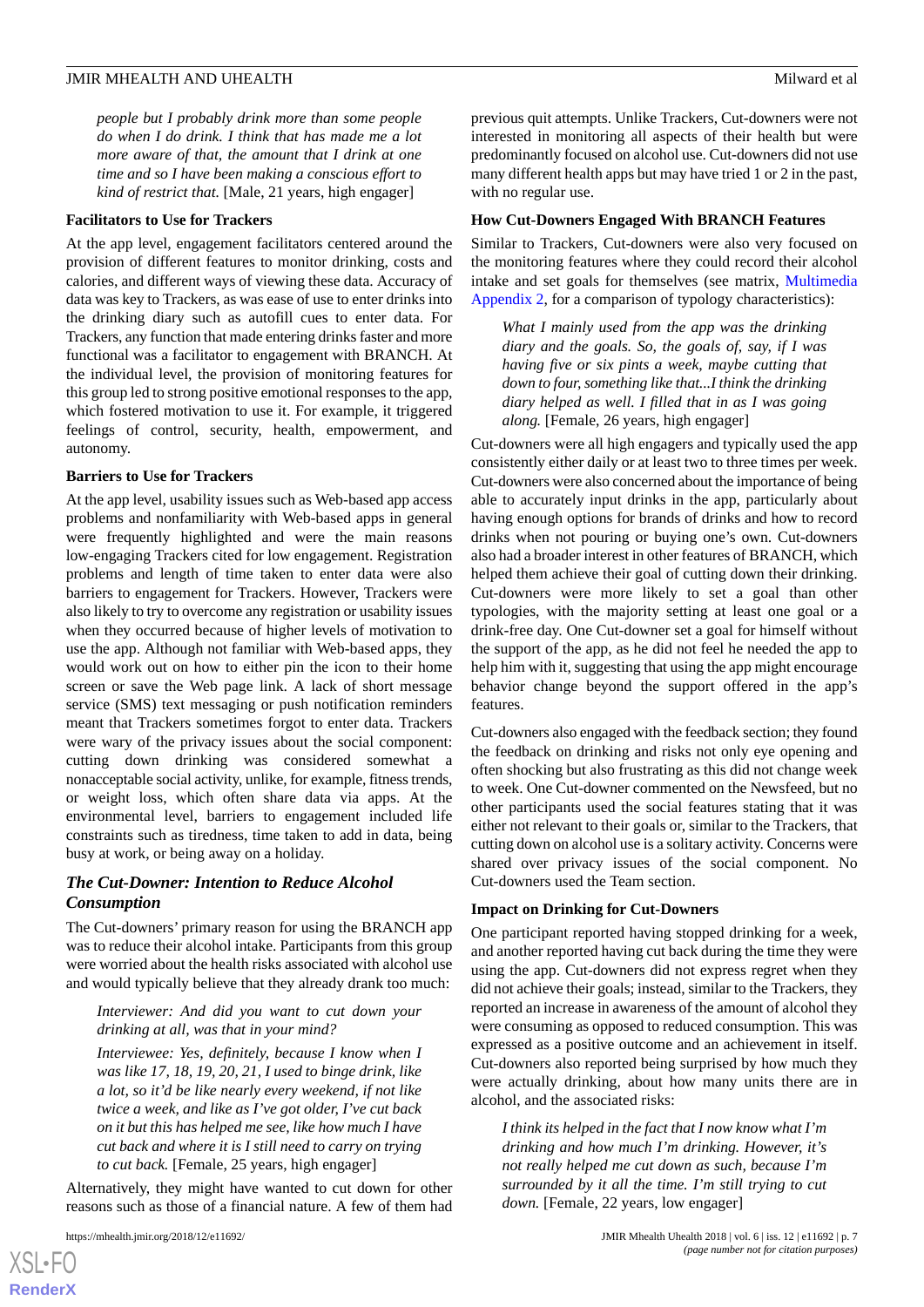#### JMIR MHEALTH AND UHEALTH Milward et al.

#### **Facilitators to Use for Cut-Downers**

Ease of use was cited as a facilitator to using the app. Some Cut-downers favored the design of BRANCH as a Web-based app as it did not take up data space on their phone. At the individual level, Cut-downers experienced strong emotional responses to the app when they achieved a goal of cutting down in comparison with Trackers who felt this way when they successfully entered data for a period. Motivation level also played a large part in their usage of the app as they had a specific goal they wanted to achieve, which encouraged them to use the app more frequently.

#### **Barriers to Use for Cut-Downers**

At the app level, Cut-downers were not expecting a Web-based app and some experienced Web-based app accessibility issues. However, similar to the Trackers, having high levels of motivation to use the app meant that they were willing to put in effort to learn how to use Web-based apps. Registration issues, such as passwords not working, were cited as barriers. Cut-downers who did not reduce their alcohol-use suggested that lack of reminders contributed to this. Similarly, some struggled to make plans ahead to cut down drinking and highlighted that it was not practical to set goals when they had social occasions planned. This demonstrates the conflict between the functioning of the app in a potentially risky environment of high exposure to alcohol consumption at social events. One participant commented that the social newsfeed was not used frequently enough for it to be engaging. They also commented that the Information and Feedback sections were not regularly updated with new information to make it interesting enough to return. Regarding the social feature, similar to Trackers, Cut-downers were concerned with the privacy element of this component. One participant reported that he disengaged with the app because it helped him achieve his aim of reducing his alcohol consumption, which is a term known as *effective (dis)engagement* [[12\]](#page-11-7).

# *The Noncommitter: Lack of Motivation to Use Health Apps*

The Noncommitters did not engage with the BRANCH app at all and were all low engagers. They cited a variety of reasons for being attracted to the app in the first place, such as spending, curiosity, health, or understanding their drinking habits, but their initial interest and motivation quickly faded. Although they had good intentions about using the app at first, such as becoming healthier, Noncommitters reported lacking the motivation to even log in to the app, let alone use the app features. They did not regularly use other health apps and would say that this was because they were too *disorganized* or *lazy* to use them:

*I didn't use it for very long because I thought it was too tedious and I wasn't willing to input every kind of drink I had…it was just kind of like a fad thing that I would start doing for a bit and then forget about.* [Male, 23 years, low engager]

#### **How Noncommitters Engaged With BRANCH Features**

Noncommitters typically had a quick look about the newsfeed and the drinking diary and perhaps entered a drink or 2 into the

 $XSI - F($ **[RenderX](http://www.renderx.com/)** diary. Like the other 2 typologies, Noncommitters commented on concerns over the social element. These were primarily about concerns of privacy and about how discussing harmful drinking is not socially acceptable and is still a taboo. Noncommitters did not want other people to find out that they were using the app, with 1 commenting on how using an app such as BRANCH is different from participating in an event such as Dry January, which is a common and an acceptable activity to partake in because it is not assuming that one has a *problem* with alcohol. Noncommitters did not use the other features, such as goals, information, or feedback, lacking the motivation to use them or not even knowing they existed. A few scanned over the features but did not engage with them meaningfully:

*I think I added in one drink and I remembered something else I drank, so I went back in and added it in, I haven't been back since.* [Male, 25 years, low engager]

#### **Impact on Drinking for Noncommitters**

Noncommitters did not report any significant impact on their drinking. One participant stated that it may have had a temporary effect, which was quickly lost as he disengaged. In contrast to the other 2 typologies, they did not report the app increasing any awareness in their drinking:

*I don't think it has really affected it much but I just think that's because I haven't used it a lot. But I think if I did, it would've, because I'd have seen like the amounts that I have been drinking.* [Female, 20 years, low engager]

#### **Facilitators to Use for Noncommitters**

As the group that engaged least with the BRANCH app, there were few facilitators to use for the Noncommitters. One participant mentioned that having a Web-based app meant that it did not take up storage on the phone. A few also commented that they appreciated the functionality of the drinking diary and that the graphs were helpful. However, this was not sufficient to encourage them to return to the app.

#### **Barriers to Use for Noncommitters**

At the app level, participants were expecting a native app and were confused about how to use a Web-based app. There were also barriers in terms of needing internet connection, there being no reminders, and too many steps to input data. This meant they were put-off using the app again. As the individual-level motivation was a major barrier, although initially citing good intentions to want to use the app, these seemed to quickly wane. Noncommitters typically expressed not being *bothered* to go through the various required steps, feeling that it was *too much effort* to input data and having to access the app on the Web. This contrasts to the Trackers and Cut-downers who while experiencing similar issues had the motivation to overcome these barriers and learn how to use the app effectively. This suggests that the level of motivation the Noncommitters had to track and cut down their drinking was significantly lower than the other 2 typologies.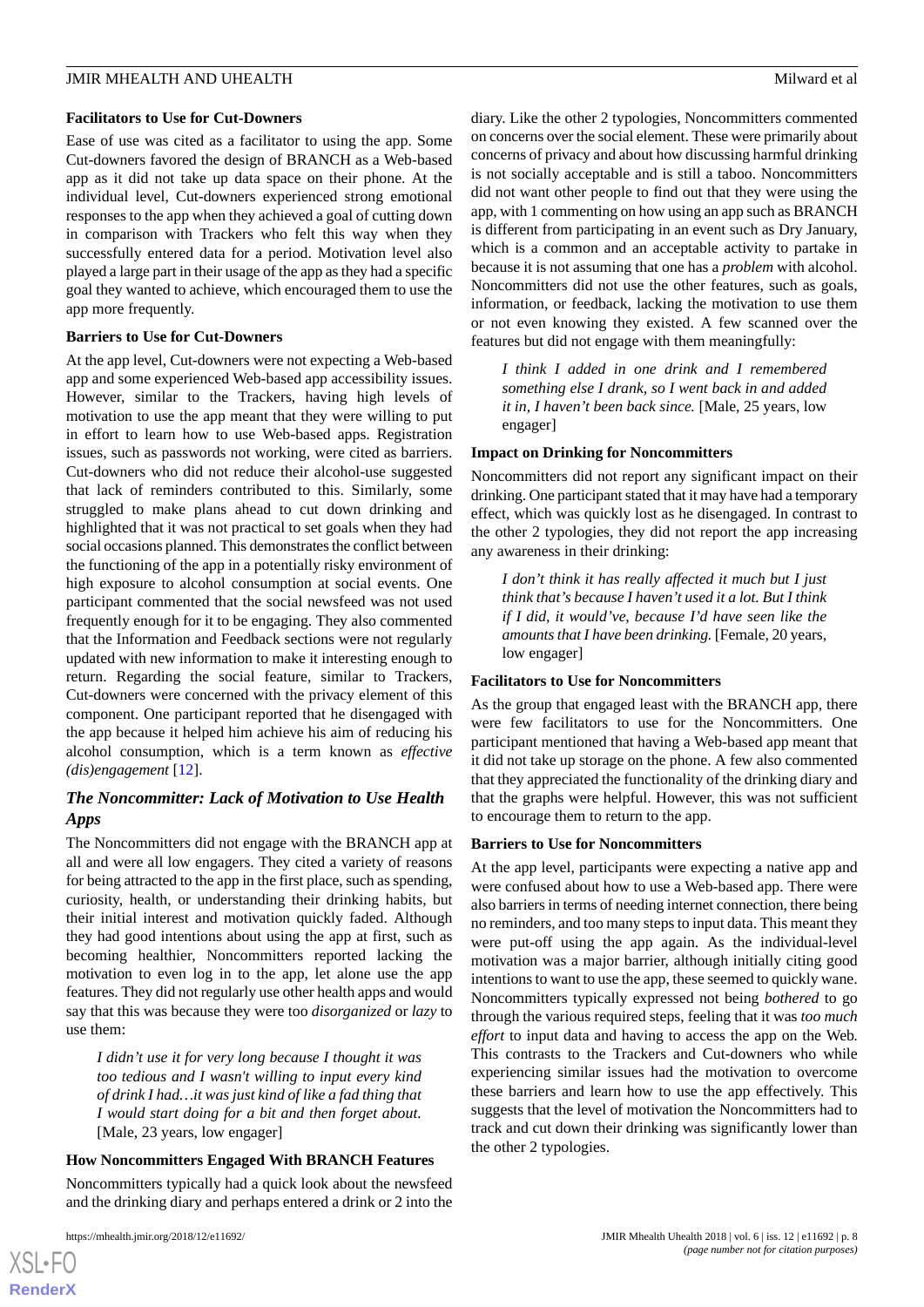# *Discussion*

### **Principal Findings**

Understanding how users interact with and use Web-based and digital health technologies is an important step to improving engagement rates and user experience. The examination of usage patterns can identify typologies, exploring whether there are important differences in how users interact with the app. The major finding of this study was the identification of 3 discreet typologies of engagers to explore the individual experiences of using the BRANCH app: the Tracker, the Cut-downer, and the Noncommitter. To the authors'knowledge, this is the first study to qualitatively identify a typology of engagers with a smartphone-based alcohol intervention. These data can be used to improve content and functionality of the intervention and to tailor the intervention to the user or certain groups of users, thereby increasing engagement and potentially the effectiveness of the intervention. On the basis of these findings, the key feature to improve BRANCH would be to determine the user typology on app registration, such as via a short questionnaire, and target the app content to their typology.

The Tracker had the largest group of users and was defined by their motivations to use health-tracking apps to monitor and understand quantified self-data. Users did not have intentions necessarily to cut down but purely to track and predominantly used only the drinking diary in the app to enter drinking data. This gave them a sense of control over their lives. They were characterized by frequent usage of a range of health monitoring apps such as fitness, calories, sleep, and spending. Cut-downers were motivated to use the app because they wanted to reduce their alcohol consumption. This group's users, unlike Trackers, did not use many different health apps but saw the BRANCH app as an opportunity to try to cut down their alcohol use. Similar to Trackers, they not only used the monitoring features of the app but also the goal setting and feedback functions. Noncommitters were characterized as a group of users who were initially enthusiastic about using the app; however, this enthusiasm quickly waned and they only used the app once or twice, gaining no benefit from it. Noncommitters were particularly defined as lacking in motivation to make any behavior changes and were easily put-off in terms of using the app by any usability issues or perceptions that the app required too much time and effort to use.

Although the 3 typologies did occupy discreet categories of engagers, there were similarities between the groups in terms of how they perceived barriers and facilitators to engagement. This is important for future alcohol brief intervention app development as across typologies, barriers and facilitators imply *core* or *fundamental* usability and component issues that need to be considered when designing an app. For example, almost none of the participants were familiar with Web-based apps and cited this as a barrier to use as it required additional effort and time to log in. This is consistent with previous usability testing research [\[6\]](#page-11-4), which suggests that users want features *at their fingertips*, with minimal required input and effort. Indeed, app-level barriers were the most frequently cited barrier to engagement across the typologies. Issues such as lack of reminders and content updates were highlighted by all typologies. Although improvements were made to the prototype version of the app during its development, clearly, usability is a persistent and enduring issue, which is a priority for optimal eSBI app development.

#### **Comparisons With Previous Work**

No previous qualitative study has explored typologies of user engagement in the alcohol field. Smith et al [[15\]](#page-11-10) explored a similar concept of *trajectories of use* with a smoking cessation app and identified 4 different engagement trajectories: (1) productive engagement, (2) counterproductive engagement, (3) productive disengagement, and (4) counterproductive disengagement. Considering this study in light of this conceptual model, Trackers and Cut-downers displayed characteristics of productive engagement and disengagement, being invested in the program and (some of) its components, using adaptive strategies to overcome any barriers of usage and describing disengagement with the app because they achieved their goals of use. Similarly, Noncommitters displayed characteristics of counterproductive engagement and disengagement, having a negative response to the program, not relating to intervention content and disengaging because of usability or motivation factors. Although smoking and alcohol intervention apps often share similar behavior change techniques such as setting goals and monitoring [\[25](#page-12-7)], there are differences in the objectives between them. For example, in the smoking domain, cessation is the goal of apps, whereas in the alcohol field, apps typically target hazardous and harmful drinkers, as opposed to dependent drinkers, where reduction not abstinence is the goal. As such, the goals and level of motivation of the app user may differ, which may potentially differentially affect user engagement.

Smith et al [\[15](#page-11-10)] focused on identifying trajectories of usage through the program life cycle. This study extends their work by building individual-level factors into the engagement framework, such as personal user characteristics to define engagement not only through usage but also through personality, other app usage, and detailed exploration of motivations and intentions for usage. Subsequently, this study contributes to creating a comprehensive picture of how people engage with eSBI at the individual, environmental, and technological level.

Another similarity across the Tracker and Cut-downer typologies was that most of these users did not report a reduction in alcohol use but instead an increased awareness of level of alcohol consumption and promotion of more *mindful* drinking. Indeed, even for the Cut-downers, when prompted about how they felt when did not achieve their alcohol reduction goal, they constructed this failure with a positive narrative in which they gained awareness, which was achievement enough. This is an important finding because it raises the question of what is the primary goal of eSBI apps and what are the subsequent clinical implications these findings may have. In terms of risk zones for harmful drinking, the app may slow down or stop transitions between zones by identifying at-risk individuals, or it may sit on the pathway between as an identification tool to support patients into treatment. Such steps are critical, as it is important to treat alcohol use in the early stages before it has developed into dependence.

```
XS\cdotFC
RenderX
```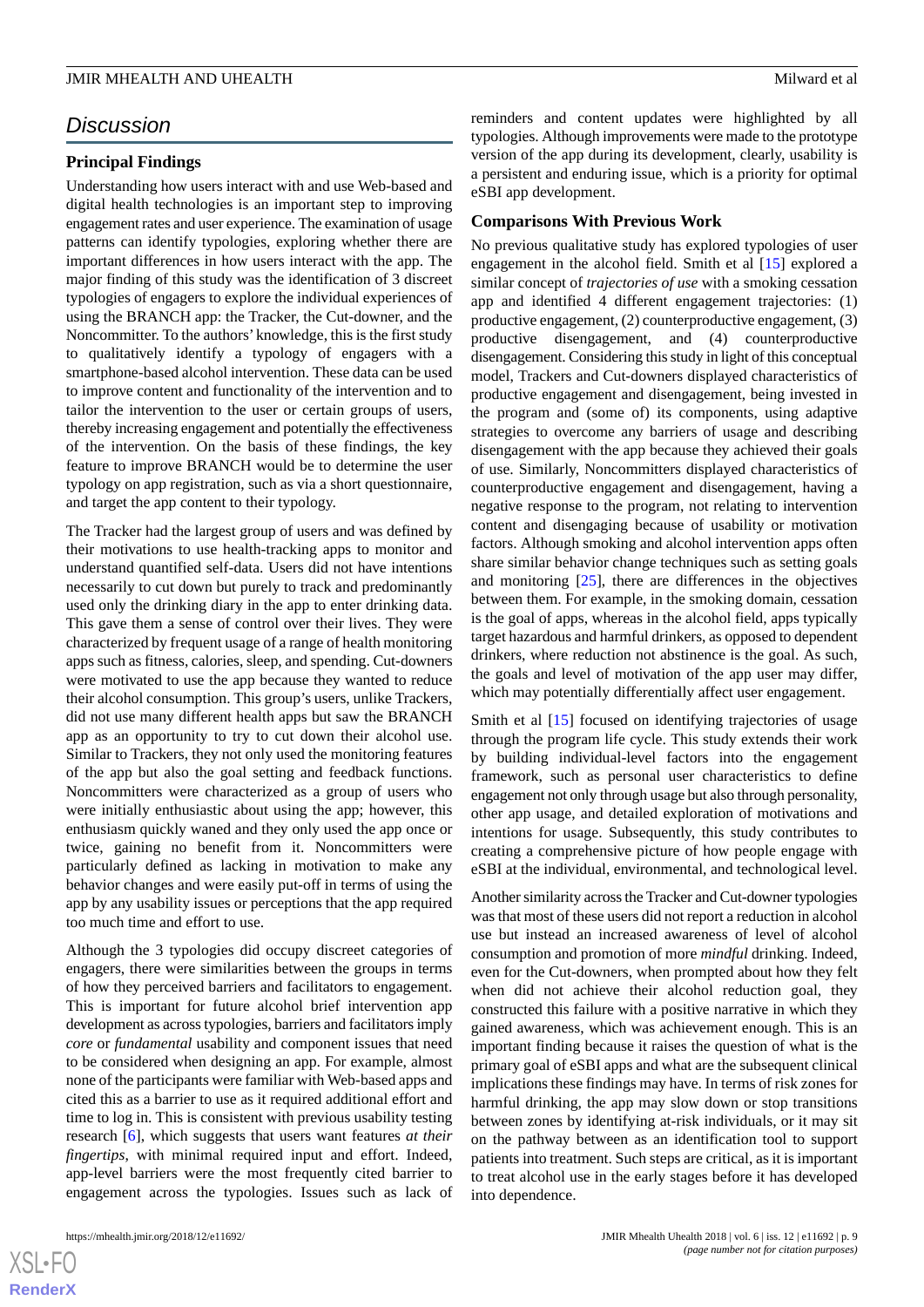Although a recent Cochrane systematic review examining personalized digital interventions for reducing hazardous and harmful alcohol consumption in community-dwelling populations reported that participants using a digital intervention drank approximately about 3 UK units less than those who received no or minimal interventions; this included all types of digital interventions and was not specific to apps. The evidence for eSBI apps to reduce alcohol consumption is currently inconclusive [[2,](#page-11-1)[26](#page-12-8)[-29](#page-12-9)], and it has been argued that there are differences in the way that eSBI apps may be used by target users compared with eSBIs, which are computer based [\[6](#page-11-4),[8\]](#page-11-5). For example, app-based interventions can be used quickly while on the go, collecting data in the moment; however, computer-based interventions require users to sit down and dedicate time and effort to the program. This may influence the level of the effectiveness of the program or may highlight differences between users. Those who are dedicated to using a computer-based eSBI may have higher levels of motivation to reduce their alcohol use, which would explain why the evidence for eSBI apps is inconclusive. Looking at *effectiveness* from a different perspective, perhaps, the aim of eSBI apps may not be a reduction in units but increased awareness leading to other interventions. For example, Cut-downers may attend their general practitioner (GP) after using the app, and the subsequent GP intervention may reduce their level of drinking.

The lack of use of the social and gamification component was a surprising finding considering these features had been designed in collaboration with the target user group and because previous research has supported the use of such features in the broader health behavior change literature [[30,](#page-12-10)[31](#page-12-11)]. The main reasons cited for nonusage were that (1) they were concerned about privacy issues and (2) cutting down on alcohol use is considered an individual instead of a group activity. Unlike other types of health behavior change such as exercise or weight loss, there exists a persistent social stigma about cutting down on alcohol use; it is, therefore, consistent that participants were wary of using the social component in BRANCH app. The effectiveness of social components in digital alcohol harm reduction interventions is unclear. Although preliminary developmental work for the BRANCH supported the use of social features [[8\]](#page-11-5), research on existing smoking and alcohol interventions has suggested that users do not want to share their progress on social networks [\[25](#page-12-7)]. A recent systematic review [\[7](#page-11-15)] of RCTs that examined the effectiveness of EPSs in Web-based substance misuse interventions reported ambiguous outcomes for the use of social features. It may be that social features need to be adapted further for substance-use interventions focusing on establishing trust about privacy and targeting issues of stigma about cutting down on alcohol use.

In terms of implications for future design of eSBI apps, based on the current research, it is recommended that push notifications or SMS reminders are used. Overall, users were unfamiliar with Web-based apps, and native apps may be a more appropriate user platform. Frequently updated information and improved usability should also be considered in future eSBI app design.

Tailoring is also an important feature for improvement of eSBI apps. A previous study [\[7](#page-11-15)] highlighted tailoring to self-efficacy

as potentially effective, as well as some support for tailoring to motivations for quitting, abstinence status, and a personalized source. This qualitative study suggests that tailoring to engagement typology might also be associated with improved outcomes. Future iterations may benefit from creating an app where certain features could be turned on and off, tailoring features to different typologies. For example, Trackers might benefit most from an eSBI app that prioritized optimization of the monitoring features such as having the drinking diary as the home page and more sophisticated data visualizations. Cut-downers may need an app that is targeted to supporting users reach their goals, for example, more emphasis on positive reinforcement of goal completion and tangible milestones for cutting down integrated into the app. Nonengagers might need an app with features to enhance motivation to engage with behavior change as a precursor to further app usage.

This study questions how we measure the *effectiveness* of eSBI apps. The objective of eSBI apps may not be to reduce alcohol consumption but to serve as a tool to support people to seek other types of interventions and treatment. Perhaps eSBI is not a stand-alone treatment for reducing alcohol use (as opposed to computer-based eSBI) but is in fact a low-intensity tool to facilitate harmful drinkers to become aware of their level of drinking and be a step in the treatment pathway toward behavior change. From a clinical perspective, such apps could be prescribed by clinicians to patients to make them aware of the level of their drinking, and then more intensive treatments such as computer-based interventions could be recommended. However, as the first study to report such findings, this needs further investigation before absolute recommendations can be made.

Another question that this study raises is whether eSBI apps are a suitable intervention for everybody or whether they are an appropriate intervention for certain typologies. Trackers and Cut-downers both reported benefits from the program although from an awareness rather than a reduction perspective. However, Noncommitters did not report any tangible benefit. On the one hand, it may be that certain individuals enjoy using health monitoring apps and are more likely to see a positive effect. Others, such as the Noncommitters, do not enjoy entering data into apps and find it difficult to engage with such programs and, therefore, may benefit from more traditional face-to-face interventions or apps that aim to enhance motivation to engage in further interventions or behavior change. From a clinical perspective, it may be that there is not a *one-size-fits-all*solution to alcohol brief interventions (BIs), and patients should be offered a range of tools, including digital and face-to-face interventions, to select what works best for them and their lifestyle.

On the other hand, it is also plausible that there is scope within eSBI to target motivation levels within individuals who do not initially engage, such as the Noncommitters. The findings of the study suggest that because different typologies have different levels of motivation to cut down, eSBI may be compatible with the application of the Transtheoretical Model of Change [\[32](#page-12-12)] to increase motivation level to cut down. For example, the app could be tailored to stage of change, such as through a questionnaire at registration stage, followed by specific

[XSL](http://www.w3.org/Style/XSL)•FO **[RenderX](http://www.renderx.com/)**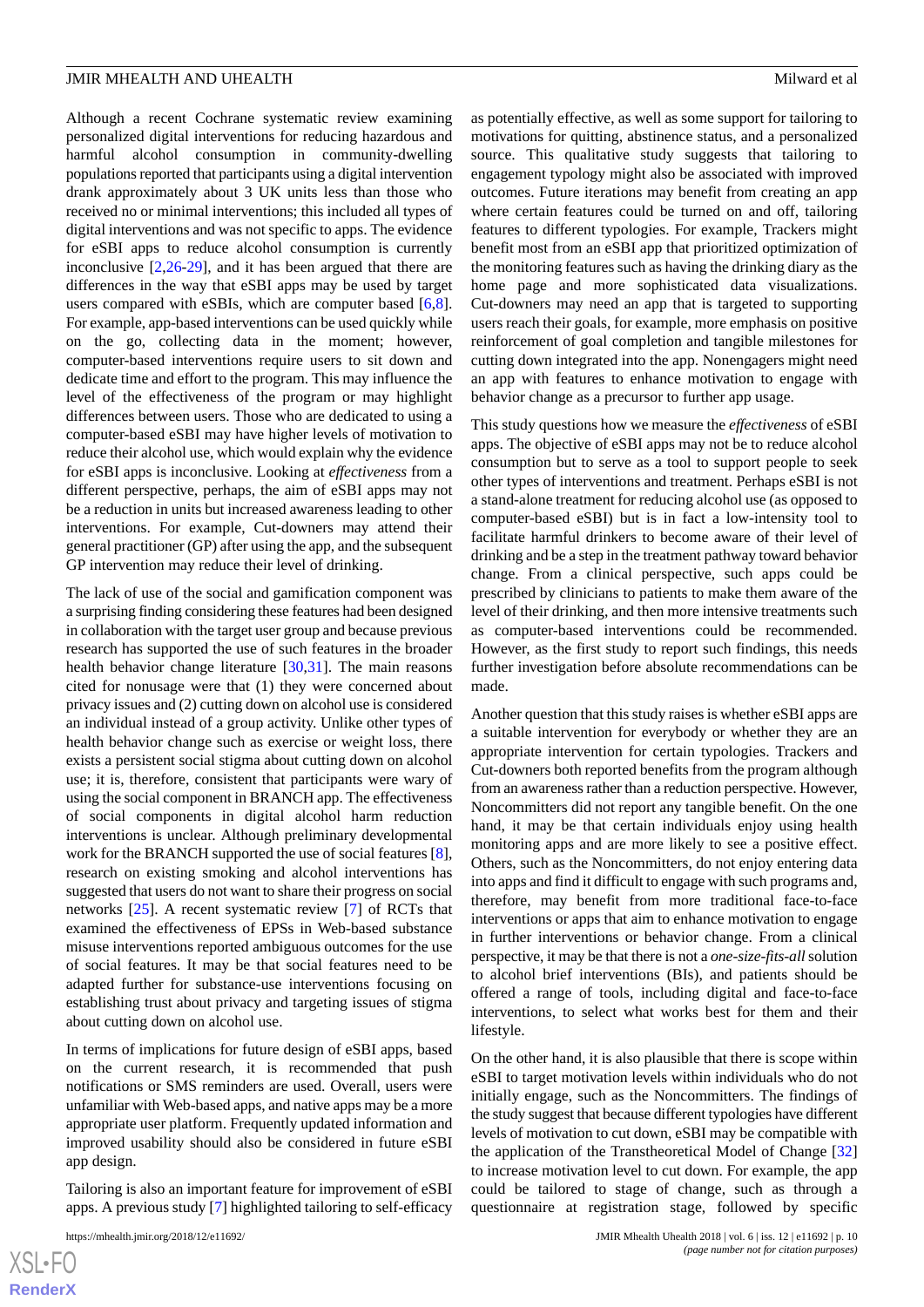intervention components tailored to the user's motivation level. However, further research is needed to explore whether or not this would be an effective feature. It is suggested that future research examines further engagement from the perspective of the Transtheoretical Model of Change. With future enhancements in technology and the potential linkage of health to digital health watches such as Fitbits, it is plausible that such devices could measure blood alcohol concentration (BAC) transdermally, eradicating the need for self-report input and many of challenges faced by current eSBI. In the future, apps in conjunction with automated BAC calculations may be able to automatically measure usage and provide tailored support and advice without the need for human input.

# **Limitations**

The majority of participants were female (16/20, 80%). Although potentially introducing bias, this is consistent with previous research published on the BRANCH app where 90% of the qualitative sample was female [[6,](#page-11-4)[18](#page-12-0)]. This is also consistent with the characteristics of participants of the main RCT, with a 70% female sample. Research suggests that women are more likely to use Web-based resources to access health information [[33,](#page-12-13)[34](#page-12-14)]. As such, this sample may reflect the type of individual most likely to engage with eSBI interventions. Future studies may wish to explore in more detail why females are more likely to engage and examine how eHealth interventions can be tailored to gender.

Recruitment may have discouraged potential participants who had negative experiences or limited engagement with the app. Some potential participants contacted declined to participate as they felt they did not have enough feedback to offer because of low engagement. However, efforts were made to outline that participants who did not use the app frequently were still invited to participate; subsequently, an equal split of high and low engagers were recruited. Qualitative interviews can be subject to response bias where participants provide views that they believe the researcher wants to hear. A couple of *nonengagers* (logged in once), identified from app-usage data extracted from the server, did report using the app more than once. This may imply a response bias, or poor memory recall, and may have resulted in some participants over-reporting app usage,

potentially biasing the analysis. However, a strength of the study overall was that it recruited both high and low engagers, so a range of views was provided. Characteristics of trial participants who declined to participate in the qualitative interviews were not collected. Therefore, there may exist a bias in the characteristics of participants recruited, such as the high-engaging participants being more motivated to provide positive experiences of using the app than low engagers who declined to participate. All participants were selected as harmful drinkers (Alcohol Use Disorder Identification Test (AUDIT) score 16+). As alcohol is still considered a stigmatizing subject, participants may have not shared all their experiences of drinking at a harmful level. Efforts were made by the researcher to provide a nonjudgmental space in which to discuss their experiences of drinking. The data were analyzed by only a single researcher, which may have biased the results. As this is the first study in the alcohol field to qualitatively define typologies of user engagement, the generalizability of the findings requires further research. However, as the findings are consistent with quantitative work [\[35](#page-12-15),[36](#page-12-16)] and qualitative work from the smoking cessation field [[15\]](#page-11-10), this suggests the findings are generalizable to the broader population.

#### **Conclusions**

This study has identified 3 typologies of eSBI app users. Trackers use only monitoring features and are not interested in cutting down, only measurement; Cut-downers use the app to reduce their alcohol use and will use more features such as goal setting functions; and Noncommitters have good intentions but quickly disengage from using the app. Although in need of replication, it provides a first step in understanding how eSBI apps can be tailored to different user types to improve engagement and ultimately effectiveness. It also questions what the purpose or utility of eSBI apps is. As opposed to reducing consumption, eSBI apps may serve as a tool to provide a stepping stone in the pathway of treatment to prevent individuals developing more serious alcohol-related conditions. With the consistent findings from eSBI app trials that apps may not be as effective as computer-based methods as previously thought, perhaps it is time to rethink how we conceptualize the purpose and function of eSBI apps in the future.

#### **Acknowledgments**

The research was funded by the National Institute for Health Research (NIHR) Collaboration for Leadership in Applied Health Research and Care South London at King's College Hospital National Health Service (NHS) Foundation Trust. The views expressed are those of the authors and not necessarily those of the NHS, the NIHR, or the Department of Health.

<span id="page-10-0"></span>CD is partly funded by the NIHR Biomedical Research Centre for Mental Health at South London and Maudsley NHS Foundation Trust and King's College London and partly funded by the NIHR Collaborations for Leadership in Applied Health Research and Care South London at King's College Hospital NHS Foundation Trust.

# **Conflicts of Interest**

None declared.

# **Multimedia Appendix 1**

Topic guide.

[XSL](http://www.w3.org/Style/XSL)•FO **[RenderX](http://www.renderx.com/)**

[[PDF File \(Adobe PDF File\), 23KB-Multimedia Appendix 1](https://jmir.org/api/download?alt_name=mhealth_v6i12e11692_app1.pdf)]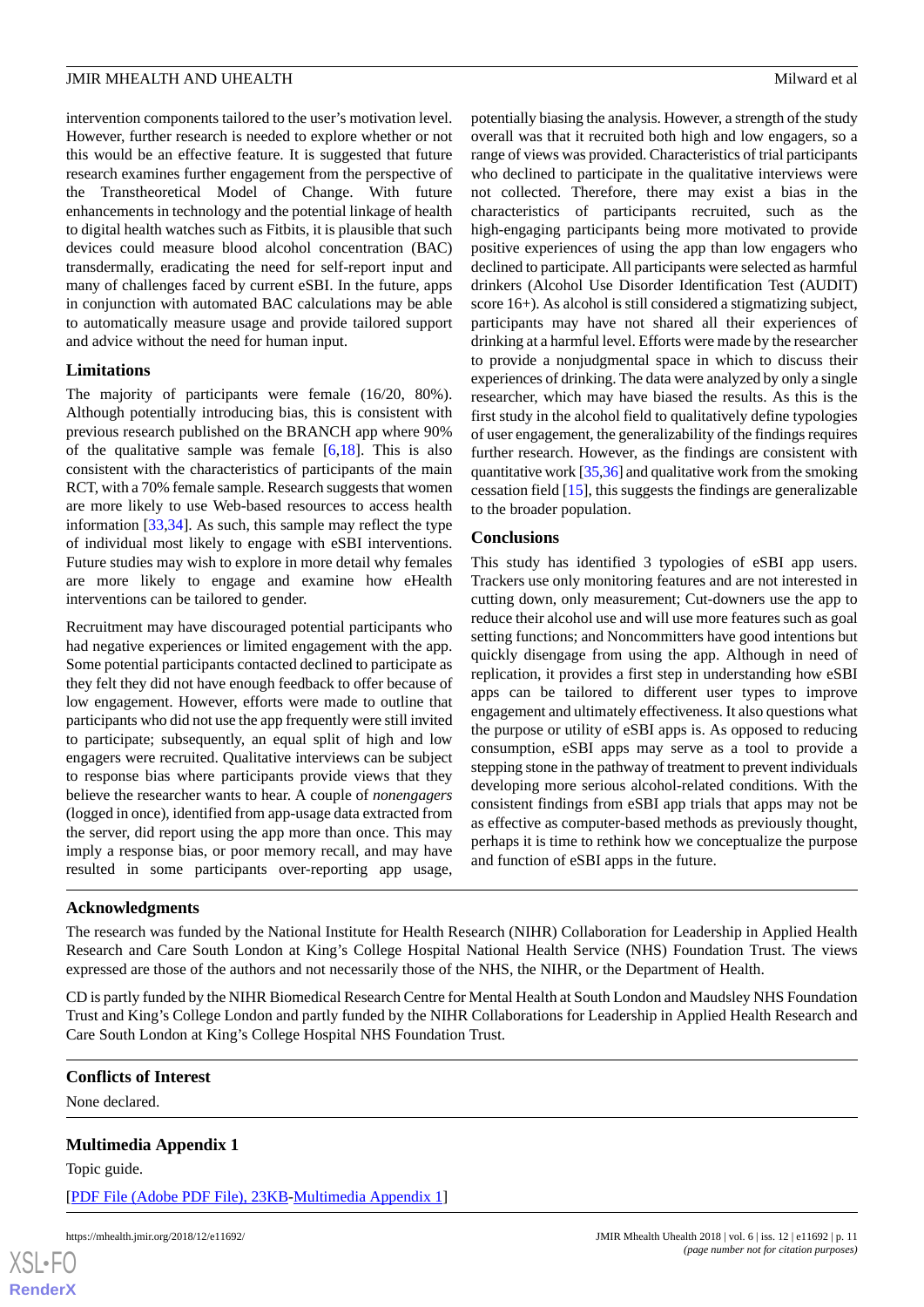# <span id="page-11-16"></span>**Multimedia Appendix 2**

Matrix of engagement typologies.

[[PDF File \(Adobe PDF File\), 26KB-Multimedia Appendix 2](https://jmir.org/api/download?alt_name=mhealth_v6i12e11692_app2.pdf)]

# <span id="page-11-0"></span>**References**

- <span id="page-11-1"></span>1. Attwood S, Parke H, Larsen J, Morton KL. BMC Public Health. 2017. Using a mobile health application to reduce alcohol consumption: a mixed-methods evaluation of the drinkaware track & calculate units application URL: [https://bmcpublichealth.](https://bmcpublichealth.biomedcentral.com/articles/10.1186/s12889-017-4358-9) [biomedcentral.com/articles/10.1186/s12889-017-4358-9](https://bmcpublichealth.biomedcentral.com/articles/10.1186/s12889-017-4358-9) [accessed 2018-10-29] [\[WebCite Cache ID 73Wgyrugw\]](http://www.webcitation.org/

                                            73Wgyrugw)
- 2. Deluca P, Coulton S, Boniface S, Donoghue K, Gilvarry E, Kaner E, et al. Effectiveness and cost effectiveness of a smartphone based electronic alcohol intervention for adolescents: findings from the SIPS jr trials. In: Proceedings of the 14th annual conference of INEBRIA. Addiction Science & Clinical Practice. 2017 Presented at: INEBRIA 2017; Sept 14-15 2017; New York, NY, USA p. A55.
- <span id="page-11-2"></span>3. Witkiewitz K, Desai SA, Bowen S, Leigh BC, Kirouac M, Larimer ME. Development and evaluation of a mobile intervention for heavy drinking and smoking among college students. Psychol Addict Behav 2014 Sep;28(3):639-650 [\[FREE Full text](http://europepmc.org/abstract/MED/25000269)] [doi: [10.1037/a0034747\]](http://dx.doi.org/10.1037/a0034747) [Medline: [25000269](http://www.ncbi.nlm.nih.gov/entrez/query.fcgi?cmd=Retrieve&db=PubMed&list_uids=25000269&dopt=Abstract)]
- <span id="page-11-3"></span>4. Hutton HE, Wilson LM, Apelberg BJ, Tang EA, Odelola O, Bass EB, et al. A systematic review of randomized controlled trials: Web-based interventions for smoking cessation among adolescents, college students, and adults. Nicotine Tob Res 2011 Apr;13(4):227-238. [doi: [10.1093/ntr/ntq252](http://dx.doi.org/10.1093/ntr/ntq252)] [Medline: [21350042](http://www.ncbi.nlm.nih.gov/entrez/query.fcgi?cmd=Retrieve&db=PubMed&list_uids=21350042&dopt=Abstract)]
- <span id="page-11-4"></span>5. Couper MP, Alexander GL, Zhang N, Little RJ, Maddy N, Nowak MA, et al. Engagement and retention: measuring breadth and depth of participant use of an online intervention. J Med Internet Res 2010 Nov 18;12(4):e52 [\[FREE Full text\]](http://www.jmir.org/2010/4/e52/) [doi: [10.2196/jmir.1430](http://dx.doi.org/10.2196/jmir.1430)] [Medline: [21087922](http://www.ncbi.nlm.nih.gov/entrez/query.fcgi?cmd=Retrieve&db=PubMed&list_uids=21087922&dopt=Abstract)]
- <span id="page-11-15"></span>6. Milward J, Deluca P, Drummond C, Watson R, Dunne J, Kimergård A. Usability testing of the BRANCH smartphone app designed to reduce harmful drinking in young adults. JMIR Mhealth Uhealth 2017 Aug 8;5(8):e109 [\[FREE Full text](http://mhealth.jmir.org/2017/8/e109/)] [doi: [10.2196/mhealth.7836](http://dx.doi.org/10.2196/mhealth.7836)] [Medline: [28790022](http://www.ncbi.nlm.nih.gov/entrez/query.fcgi?cmd=Retrieve&db=PubMed&list_uids=28790022&dopt=Abstract)]
- <span id="page-11-5"></span>7. Milward J, Drummond C, Fincham-Campbell S, Deluca P. What makes online substance-use interventions engaging? A systematic review and narrative synthesis. Digit Health 2018;4:2055207617743354 [\[FREE Full text\]](http://europepmc.org/abstract/MED/29942622) [doi: [10.1177/2055207617743354\]](http://dx.doi.org/10.1177/2055207617743354) [Medline: [29942622\]](http://www.ncbi.nlm.nih.gov/entrez/query.fcgi?cmd=Retrieve&db=PubMed&list_uids=29942622&dopt=Abstract)
- <span id="page-11-6"></span>8. Milward J, Khadjesari Z, Fincham-Campbell S, Deluca P, Watson R, Drummond C. User preferences for content, features, and style for an app to reduce harmful drinking in young adults: analysis of user feedback in app stores and focus group interviews. JMIR Mhealth Uhealth 2016 May 24;4(2):e47 [\[FREE Full text\]](http://mhealth.jmir.org/2016/2/e47/) [doi: [10.2196/mhealth.5242\]](http://dx.doi.org/10.2196/mhealth.5242) [Medline: [27220371\]](http://www.ncbi.nlm.nih.gov/entrez/query.fcgi?cmd=Retrieve&db=PubMed&list_uids=27220371&dopt=Abstract)
- <span id="page-11-14"></span><span id="page-11-11"></span>9. Perski O, Blandford A, West R, Michie S. Conceptualising engagement with digital behaviour change interventions: a systematic review using principles from critical interpretive synthesis. Transl Behav Med 2017 Dec;7(2):254-267 [[FREE](http://europepmc.org/abstract/MED/27966189) [Full text\]](http://europepmc.org/abstract/MED/27966189) [doi: [10.1007/s13142-016-0453-1](http://dx.doi.org/10.1007/s13142-016-0453-1)] [Medline: [27966189](http://www.ncbi.nlm.nih.gov/entrez/query.fcgi?cmd=Retrieve&db=PubMed&list_uids=27966189&dopt=Abstract)]
- <span id="page-11-7"></span>10. Ryan C, Bergin M, Wells JS. Theoretical perspectives of adherence to web-based interventions: a scoping review. Int J Behav Med 2018 Dec;25(1):17-29. [doi: [10.1007/s12529-017-9678-8\]](http://dx.doi.org/10.1007/s12529-017-9678-8) [Medline: [28730402\]](http://www.ncbi.nlm.nih.gov/entrez/query.fcgi?cmd=Retrieve&db=PubMed&list_uids=28730402&dopt=Abstract)
- <span id="page-11-8"></span>11. Yardley L, Morrison L, Bradbury K, Muller I. The person-based approach to intervention development: application to digital health-related behavior change interventions. J Med Internet Res 2015 Jan 30;17(1):e30 [\[FREE Full text\]](http://www.jmir.org/2015/1/e30/) [doi: [10.2196/jmir.4055](http://dx.doi.org/10.2196/jmir.4055)] [Medline: [25639757](http://www.ncbi.nlm.nih.gov/entrez/query.fcgi?cmd=Retrieve&db=PubMed&list_uids=25639757&dopt=Abstract)]
- <span id="page-11-9"></span>12. Yardley L, Spring BJ, Riper H, Morrison LG, Crane DH, Curtis K, et al. Understanding and promoting effective engagement with digital behavior change interventions. Am J Prev Med 2016 Nov; 51(5):833-842. [doi: [10.1016/j.amepre.2016.06.015](http://dx.doi.org/10.1016/j.amepre.2016.06.015)] [Medline: [27745683](http://www.ncbi.nlm.nih.gov/entrez/query.fcgi?cmd=Retrieve&db=PubMed&list_uids=27745683&dopt=Abstract)]
- <span id="page-11-10"></span>13. Crutzen R, de Nooijer J, Brouwer W, Oenema A, Brug J, de Vries NK. Strategies to facilitate exposure to internet-delivered health behavior change interventions aimed at adolescents or young adults: a systematic review. Health Educ Behav 2011 Feb;38(1):49-62. [doi: [10.1177/1090198110372878\]](http://dx.doi.org/10.1177/1090198110372878) [Medline: [21189422\]](http://www.ncbi.nlm.nih.gov/entrez/query.fcgi?cmd=Retrieve&db=PubMed&list_uids=21189422&dopt=Abstract)
- <span id="page-11-12"></span>14. Schubart JR, Stuckey HL, Ganeshamoorthy A, Sciamanna CN. Chronic health conditions and internet behavioral interventions: a review of factors to enhance user engagement. Comput Inform Nurs 2011 Feb;29(2 Suppl):TC9-T20. [doi: [10.1097/NCN.0b013e3182155274\]](http://dx.doi.org/10.1097/NCN.0b013e3182155274) [Medline: [21372645\]](http://www.ncbi.nlm.nih.gov/entrez/query.fcgi?cmd=Retrieve&db=PubMed&list_uids=21372645&dopt=Abstract)
- <span id="page-11-13"></span>15. Smith W, Ploderer B, Wadley G, Webber S, Borland R. Trajectories of engagement and disengagement with a story-based smoking cessation app. In: CHI '17 Proceedings of the 2017 CHI Conference on Human Factors in Computing Systems. New York: ACM; 2017 Presented at: 2017 CHI Conference on Human Factors in Computing Systems; May 6th -11 2017; Denver USA p. 3045-3056. [doi: [10.1145/3025453.3026054\]](http://dx.doi.org/10.1145/3025453.3026054)
- 16. O'Brien HL, Toms EG. What is user engagement? A conceptual framework for defining user engagement with technology. J Am Soc Inf Sci 2008 Apr;59(6):938-955. [doi: [10.1002/asi.20801](http://dx.doi.org/10.1002/asi.20801)]
- 17. Oinas-Kukkonen H, Harjumaa M. Communications of the Association for Information Systems. 2009. Persuasive systems design: Key issues, process model, and system features.Communications of the Association for Information Systems Internet URL: <http://aisel.aisnet.org/cgi/viewcontent.cgi?article=3424&context=cais> [accessed 2018-02-01]

[XSL](http://www.w3.org/Style/XSL)•FO **[RenderX](http://www.renderx.com/)**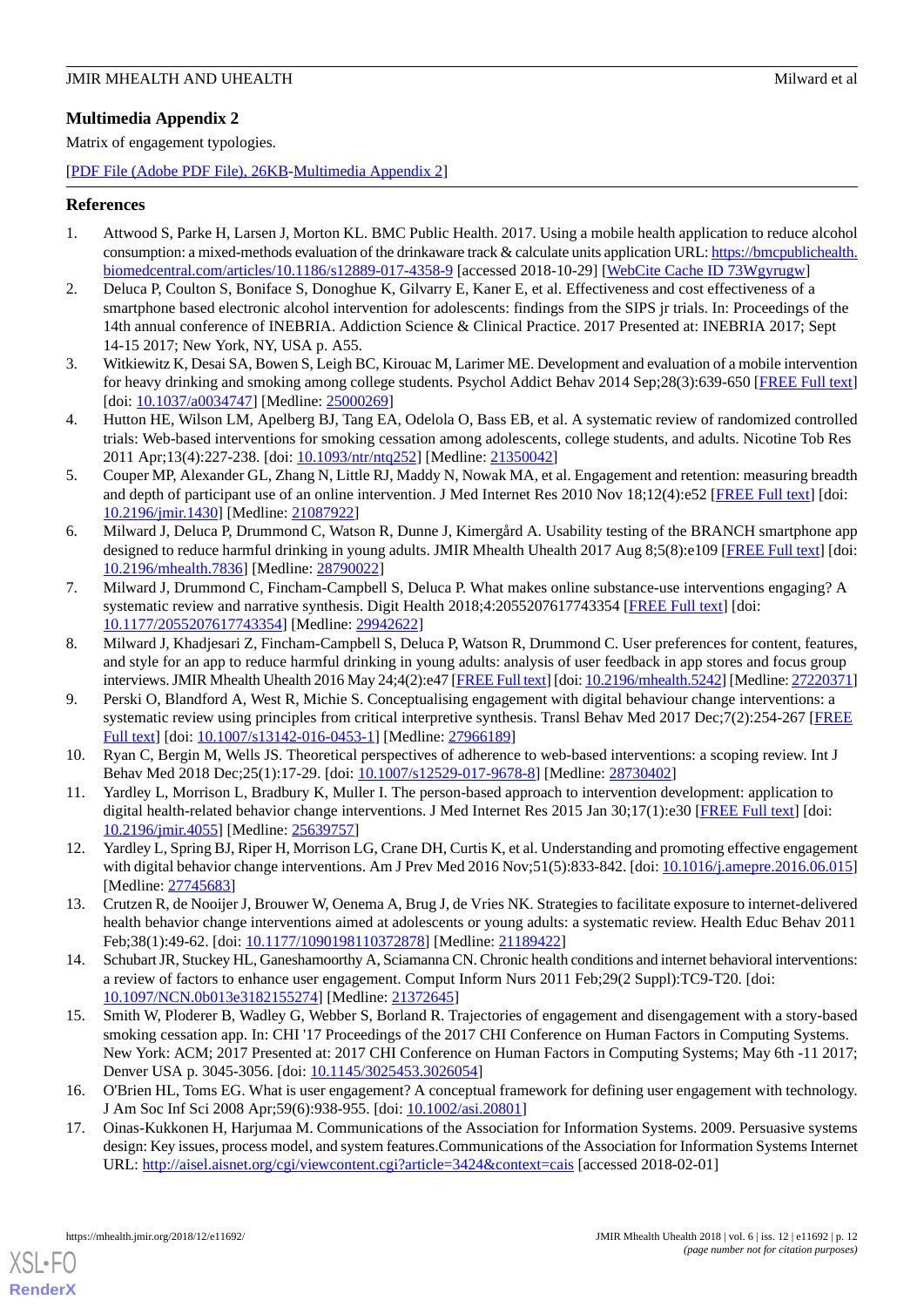# JMIR MHEALTH AND UHEALTH Milward et al.

- <span id="page-12-0"></span>18. Crane D, Garnett C, Brown J, West R, Michie S. Factors influencing usability of a smartphone app to reduce excessive alcohol consumption: think aloud and interview studies. Front Public Health 2017 [\[FREE Full text\]](http://journal.frontiersin.org/article/10.3389/fpubh.2017.00039) [doi: [10.3389/fpubh.2017.00039](http://dx.doi.org/10.3389/fpubh.2017.00039)]
- <span id="page-12-2"></span><span id="page-12-1"></span>19. Short CE, Rebar AL, Plotnikoff RC, Vandelanotte C. Designing engaging online behaviour change interventions: a proposed model of user engagement. Eur Health Psychol 2015;17(1):32-38 [[FREE Full text](http://www.ehps.net/ehp/index.php/contents/article/viewFile/763/pdf_39)]
- <span id="page-12-3"></span>20. Tang J, Abraham C, Stamp E, Greaves C. How can weight-loss app designers' best engage and support users? A qualitative investigation. Br J Health Psychol 2015 Feb; 20(1): 151-171. [doi: [10.1111/bjhp.12114\]](http://dx.doi.org/10.1111/bjhp.12114) [Medline: [25130682\]](http://www.ncbi.nlm.nih.gov/entrez/query.fcgi?cmd=Retrieve&db=PubMed&list_uids=25130682&dopt=Abstract)
- <span id="page-12-4"></span>21. Miller WR, Sanchez VC. Motivating young adults for treatment and lifestyle change. In: Howard GS, Nathan PE, editors. Alcohol use and misuse by young adults. Notre Dame, IN, USA: University of Notre Dame Press; 1994:55-81.
- <span id="page-12-5"></span>22. Ritchie J, Lewis J, Nicholls CM, Ormston R. Qualitative research practice: A Guide for Social Science Students and Researchers. London, UK: Sage Publications Ltd; 2014.
- <span id="page-12-6"></span>23. Deluca P, Coulton S, Alam MF, Cohen D, Donoghue K, Gilvarry E, et al. Linked randomised controlled trials of face-to-face and electronic brief intervention methods to prevent alcohol related harm in young people aged 14-17 years presenting to Emergency Departments (SIPS junior). BMC public health 2015 Apr 15;15 [\[FREE Full text\]](https://doi.org/10.1186/s12889-015-1679-4) [doi: [10.1186/s12889-015-1679-4\]](http://dx.doi.org/10.1186/s12889-015-1679-4)
- <span id="page-12-7"></span>24. Miller RW, Rollnick S. Motivational interviewing: Helping people change. New York: Guilford press; 2012:1-482.
- <span id="page-12-8"></span>25. Perski O, Blandford A, Ubhi HK, West R, Michie S. Smokers' and drinkers' choice of smartphone applications and expectations of engagement: a think aloud and interview study. BMC Med Inform Decis Mak 2017 Dec 28;17(1):25 [\[FREE](https://bmcmedinformdecismak.biomedcentral.com/articles/10.1186/s12911-017-0422-8) [Full text\]](https://bmcmedinformdecismak.biomedcentral.com/articles/10.1186/s12911-017-0422-8) [doi: [10.1186/s12911-017-0422-8](http://dx.doi.org/10.1186/s12911-017-0422-8)] [Medline: [28241759](http://www.ncbi.nlm.nih.gov/entrez/query.fcgi?cmd=Retrieve&db=PubMed&list_uids=28241759&dopt=Abstract)]
- 26. Davies EL, Lonsdale AJ, Hennelly SE, Winstock AR, Foxcroft DR. Personalized digital interventions showed no impact on risky drinking in young adults: a pilot randomized controlled trial. Alcohol Alcohol 2017 Nov 1;52(6):671-676. [doi: [10.1093/alcalc/agx051](http://dx.doi.org/10.1093/alcalc/agx051)] [Medline: [29016711](http://www.ncbi.nlm.nih.gov/entrez/query.fcgi?cmd=Retrieve&db=PubMed&list_uids=29016711&dopt=Abstract)]
- 27. Gajecki M, Berman AH, Sinadinovic K, Rosendahl I, Andersson C. Mobile phone brief intervention applications for risky alcohol use among university students: a randomized controlled study. Addict Sci Clin Pract 2014 Jul 2;9:11 [[FREE Full](https://ascpjournal.biomedcentral.com/articles/10.1186/1940-0640-9-11) [text](https://ascpjournal.biomedcentral.com/articles/10.1186/1940-0640-9-11)] [doi: [10.1186/1940-0640-9-11\]](http://dx.doi.org/10.1186/1940-0640-9-11) [Medline: [24985342\]](http://www.ncbi.nlm.nih.gov/entrez/query.fcgi?cmd=Retrieve&db=PubMed&list_uids=24985342&dopt=Abstract)
- <span id="page-12-9"></span>28. Berman AH, Rosendahl I, Andersson C, Gajecki M, Sinadinovic K, Blankers M. Smartphone apps targeting risky excessive drinking patterns among university students show differing subgroup effects over 20 weeks. In: Proceedings of the 14th annual conference of INEBRIA. Addiction Science & Clinical Practice. 2017 Presented at: INEBRIA 2017; Sept 14-15 2017; New York, NY, USA p. A54.
- <span id="page-12-11"></span><span id="page-12-10"></span>29. Garnett C, Crane D, Brown R, West R, Michie S. Estimating effectiveness of components of a smartphone app- Drink Less to reduce excessive alcohol consumption: a factorial randomised control trial. In: Proceedings of the 14th annual conference of INEBRIA. Addiction Science & Clinical Practice. 2017 Presented at: INEBRIA 2017; Sept 14th 2017; New York, NY, USA p. A53. [doi: [10.3389/conf.FPUBH.2017.03.00004\]](http://dx.doi.org/10.3389/conf.FPUBH.2017.03.00004)
- <span id="page-12-12"></span>30. Cugelman B. Gamification: what it is and why it matters to digital health behavior change developers. JMIR Serious Games 2013 Dec 12;1(1):e3 [\[FREE Full text\]](http://games.jmir.org/2013/1/e3/) [doi: [10.2196/games.3139](http://dx.doi.org/10.2196/games.3139)] [Medline: [25658754\]](http://www.ncbi.nlm.nih.gov/entrez/query.fcgi?cmd=Retrieve&db=PubMed&list_uids=25658754&dopt=Abstract)
- <span id="page-12-13"></span>31. Looyestyn J, Kernot J, Boshoff K, Ryan J, Edney S, Maher C. Does gamification increase engagement with online programs? A systematic review. PLoS One 2017;12(3):e0173403 [\[FREE Full text\]](http://dx.plos.org/10.1371/journal.pone.0173403) [doi: [10.1371/journal.pone.0173403](http://dx.doi.org/10.1371/journal.pone.0173403)] [Medline: [28362821](http://www.ncbi.nlm.nih.gov/entrez/query.fcgi?cmd=Retrieve&db=PubMed&list_uids=28362821&dopt=Abstract)]
- <span id="page-12-14"></span>32. Prochaska JO, Velicer WF. The transtheoretical model of health behavior change. Am J Health Promot 1997;12(1):38-48. [doi: [10.4278/0890-1171-12.1.38\]](http://dx.doi.org/10.4278/0890-1171-12.1.38) [Medline: [10170434\]](http://www.ncbi.nlm.nih.gov/entrez/query.fcgi?cmd=Retrieve&db=PubMed&list_uids=10170434&dopt=Abstract)
- <span id="page-12-15"></span>33. Fox S. Pew Internet. Washington DC: Pew Internet & American Life Project; 2011 May 12. The Social Life of Health Information URL:<http://www.pewinternet.org/2011/05/12/the-social-life-of-health-information-2011/> [accessed 2017-05-15] [[WebCite Cache ID 6qTe92sFy\]](http://www.webcitation.org/

                                            6qTe92sFy)
- <span id="page-12-16"></span>34. Bidmon S, Terlutter R. Gender differences in searching for health information on the internet and the virtual patient-physician relationship in Germany: exploratory results on how men and women differ and why. J Med Internet Res 2015 Jun 22;17(6):e156 [\[FREE Full text](http://www.jmir.org/2015/6/e156/)] [doi: [10.2196/jmir.4127](http://dx.doi.org/10.2196/jmir.4127)] [Medline: [26099325](http://www.ncbi.nlm.nih.gov/entrez/query.fcgi?cmd=Retrieve&db=PubMed&list_uids=26099325&dopt=Abstract)]
- 35. Goh G, Tan NC, Malhotra R, Padmanabhan U, Barbier S, Allen JJ, et al. Short-term trajectories of use of a caloric-monitoring mobile phone app among patients with type 2 diabetes mellitus in a primary care setting. J Med Internet Res 2015 Feb 3;17(2):e33 [\[FREE Full text](http://www.jmir.org/2015/2/e33/)] [doi: [10.2196/jmir.3938](http://dx.doi.org/10.2196/jmir.3938)] [Medline: [25648130](http://www.ncbi.nlm.nih.gov/entrez/query.fcgi?cmd=Retrieve&db=PubMed&list_uids=25648130&dopt=Abstract)]
- 36. Morrison C, Doherty G. Analyzing engagement in a web-based intervention platform through visualizing log-data. J Med Internet Res 2014 Nov 13;16(11):e252 [\[FREE Full text\]](http://www.jmir.org/2014/11/e252/) [doi: [10.2196/jmir.3575\]](http://dx.doi.org/10.2196/jmir.3575) [Medline: [25406097](http://www.ncbi.nlm.nih.gov/entrez/query.fcgi?cmd=Retrieve&db=PubMed&list_uids=25406097&dopt=Abstract)]

# **Abbreviations**

[XSL](http://www.w3.org/Style/XSL)•FO **[RenderX](http://www.renderx.com/)**

**BAC:** blood alcohol concentration **CMUE:** conceptual model of user engagement **eHealth:** electronic health **EPS:** engagement-promoting strategy **eSBI:** electronic screening and brief intervention